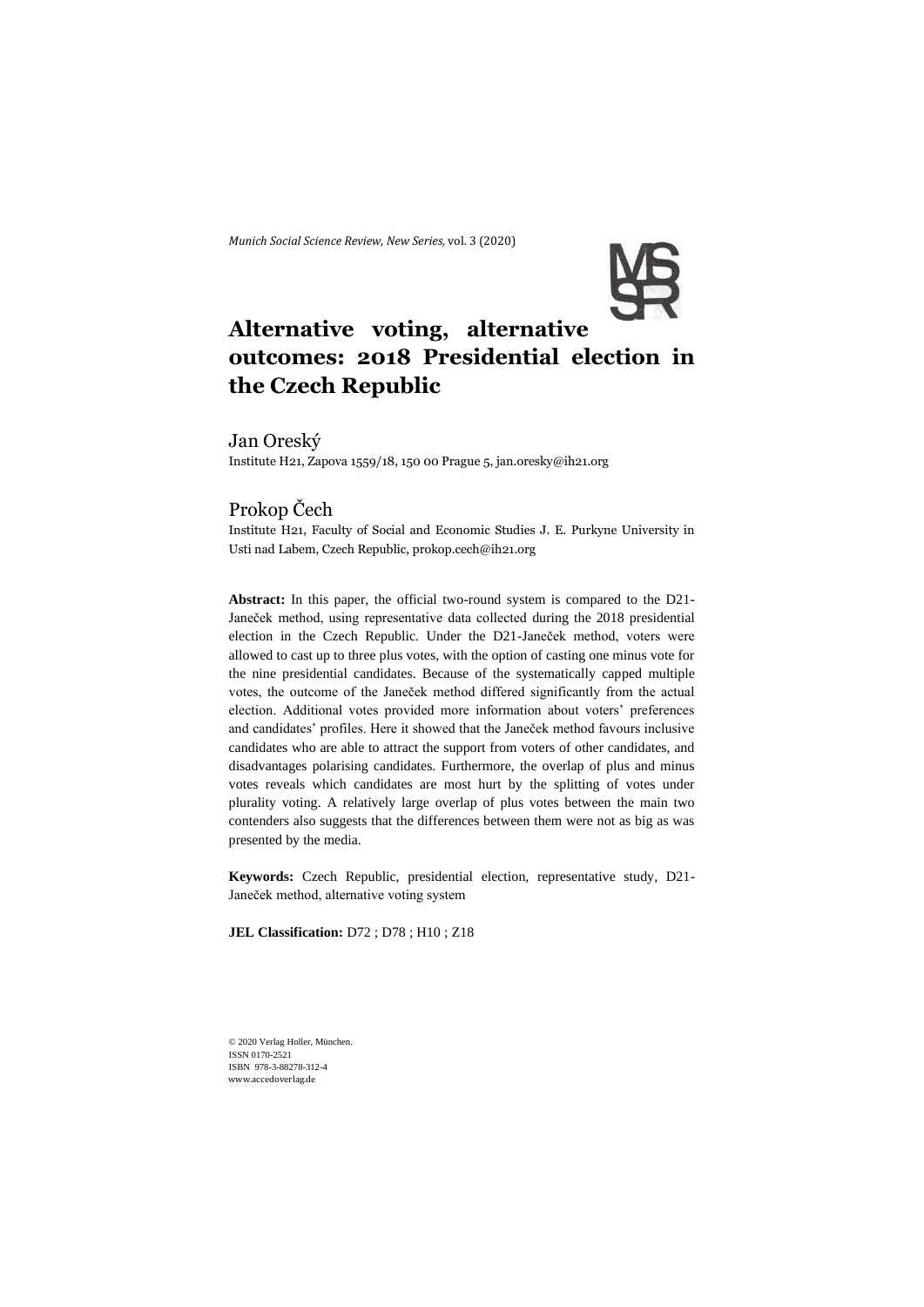## **1. Introduction**

Which voting method should we choose for electing our representatives? Every social choice scientist wishes for a simple solution to this question. Arrow's (1963: 59) Impossibility Theorem proved that no ranked voting method can satisfy a (small) set of important conditions. Later, the Gibbard-Satterthwaite Theorem demonstrated that all voting methods where voters rank-order candidates are susceptible to strategic voting (Gibbard 1973: 593; Satterthwaite 1975: 193). Now we know that any method we choose is "flawed" to a certain extent (see, e.g., Felsenthal & Nurmi 2018: 76, 121). However, ongoing research reveals that some methods perform better in certain criteria, e.g., Condorcet efficiency (Lepelley, Pierron, & Valognes 2000: 181-193), and resistance to strategic voting (Green-Armytage, Tideman, & Cosman 2015: 201). Fruitful theoretical research emerged mainly in the 1970s, with mathematical and computer studies by Peter C. Fishburn and William V. Gehrlein (Fishburn 1970, 1973; Fishburn & Gehrlein 1976a, 1976b, 1977; Gehrlein & Fishburn 1976a, 1976b). The theoretical approach was accompanied by empirical studies realised, e.g., in France (Baujard et al. 2007, 2014; Farvaque, Jayet & Ragot 2009; Laruelle 2018; Laslier & Van der Straeten 2008), Germany (Alós-Ferrer & Granić 2011), Benin (Kabre et al. 2017), Romania (Roescu 2014) and Austria (Darmann, Grundner & Klamler 2017). Thanks to the combination of both approaches, we are now certain that different methods can produce different rankings (Saari 2008: 1335), motivate different voting behaviour (Baujard et al. 2014: 138) and perform better/worse in distinct contexts, e.g., more or fewer candidates (see Merrill 1984: 28-39).

In recent years, there seems to be an agreement between political scientists that plurality voting should be dismantled because of its apparent shortcomings (Laslier 2011). However, there is extensive discussion on which method should be used instead. Some argue for approval voting (e.g., Brams & Fishburn 1978), others praise the Borda count (e.g., Saari 1990; Emerson 2013), while still others lobby for Condorcet consistent methods (e.g., Felsenthal & Machover 1992). Although these established alternative voting methods<sup>1</sup> are now the centre of theoretical discussions,

<sup>&</sup>lt;sup>1</sup> Further in the paper we use the term "alternative voting method" as a set of voting methods which are not commonly used. This should not be confused with instant-runoff voting, which is sometimes referred to as "alternative vote".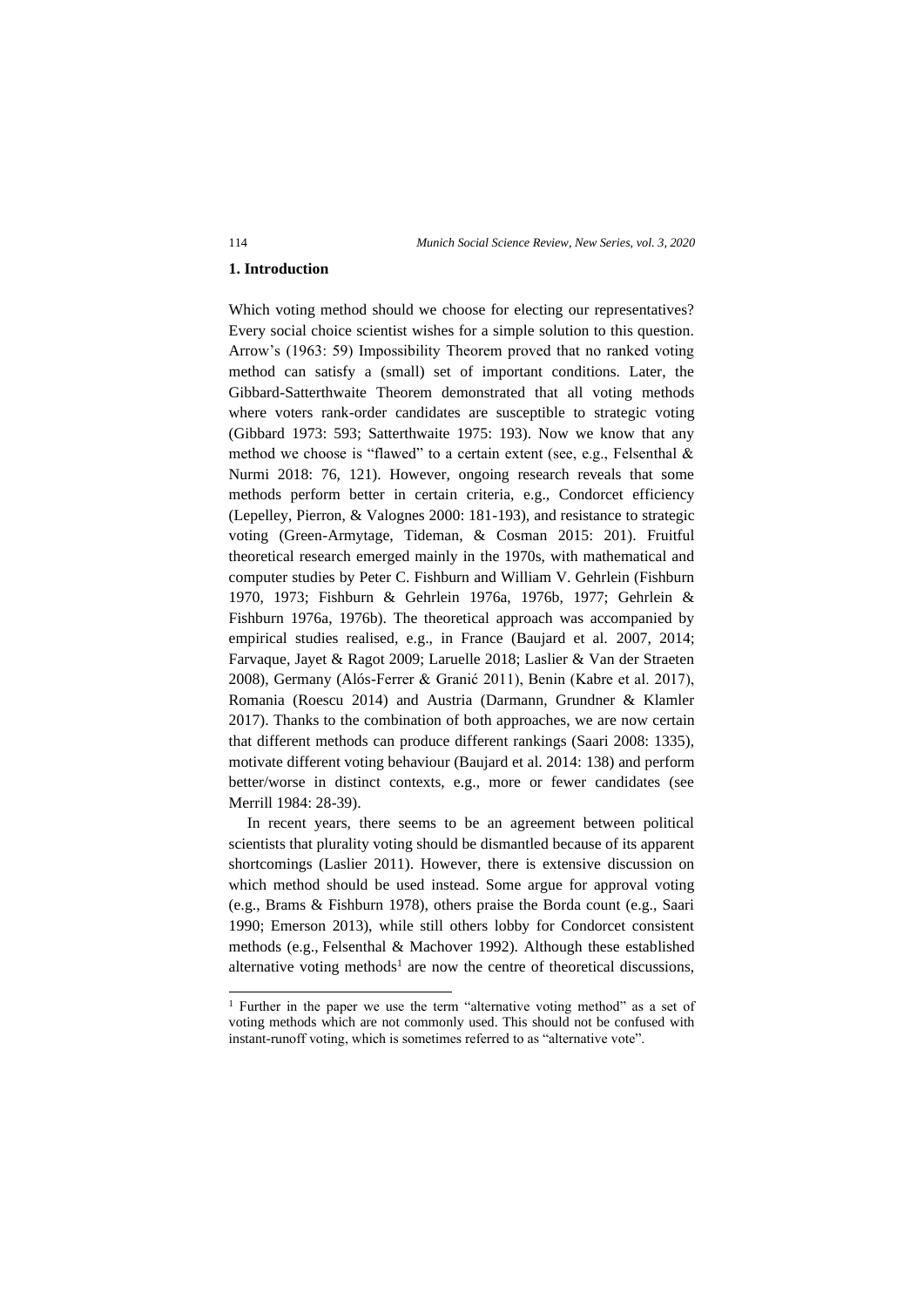new alternative voting methods are also coming to light. One of these is the D21-Janeček method (hereinafter referred to as the "Janeček method") created by the Czech mathematician Karel Janeček. In this paper, we focus on the question: What would happen if the Janeček method had been used for the 2018 Czech presidential election? It is important to note that should an alternative voting method really be implemented for official elections, it would completely change the political environment, the number of candidates participating in the election, the style of their campaigns, etc. Therefore, the results of the study need to be considered with a pinch of salt.

The Janeček method allows voters to use up to X plus votes and up to Y minus vote(s). No accumulation of votes is allowed. In order to cast a minus vote, one must cast at least two plus votes. The number of votes depends on the number of seats to be filled and the number of competing candidates. The Janeček method recommends three plus and one minus vote for single winner elections with nine candidates – as was the case in the Czech 2018 presidential election. Specific numbers of votes for other scenarios can be found in Institute  $H21$ 's guidelines<sup>2</sup> on how to use the method.

The main principle of the Janeček method, similarly to approval voting, is the effect of multiple votes. It reduces vote splitting in comparison with first-past-the-post and motivates candidates to lead positive campaigns because they also need to gain votes from the voters of other candidates (see, e.g., Kabre et al. 2017: 19). However, in comparison with approval voting and other multi-vote methods, the Janeček method takes into account only strong preferences (e.g., the first three in the rankings and the last one in this scenario). A limited number of plus votes still prevents vote splitting to a certain extent, but at the same time voters need to consider their choices more carefully than under approval voting, e.g., voters cannot just approve all the candidates of one political spectrum, but have to choose those candidates who are closest to their own opinions. Minus votes under the Janeček method help to uncover controversial candidates and thus prevent the polarisation of society (Institute H21 n.d.).

The purpose of this study is to compare voting behaviour and the results of plurality voting with the alternative voting method in the context

<sup>&</sup>lt;sup>2</sup> Available at [https://www.ih21.org/en/guidelines.](https://www.ih21.org/en/guidelines) Theoretical introduction of the method can be found in the working paper of Karel Janeček (2016) available at https://www.ih21.org/workingpaper.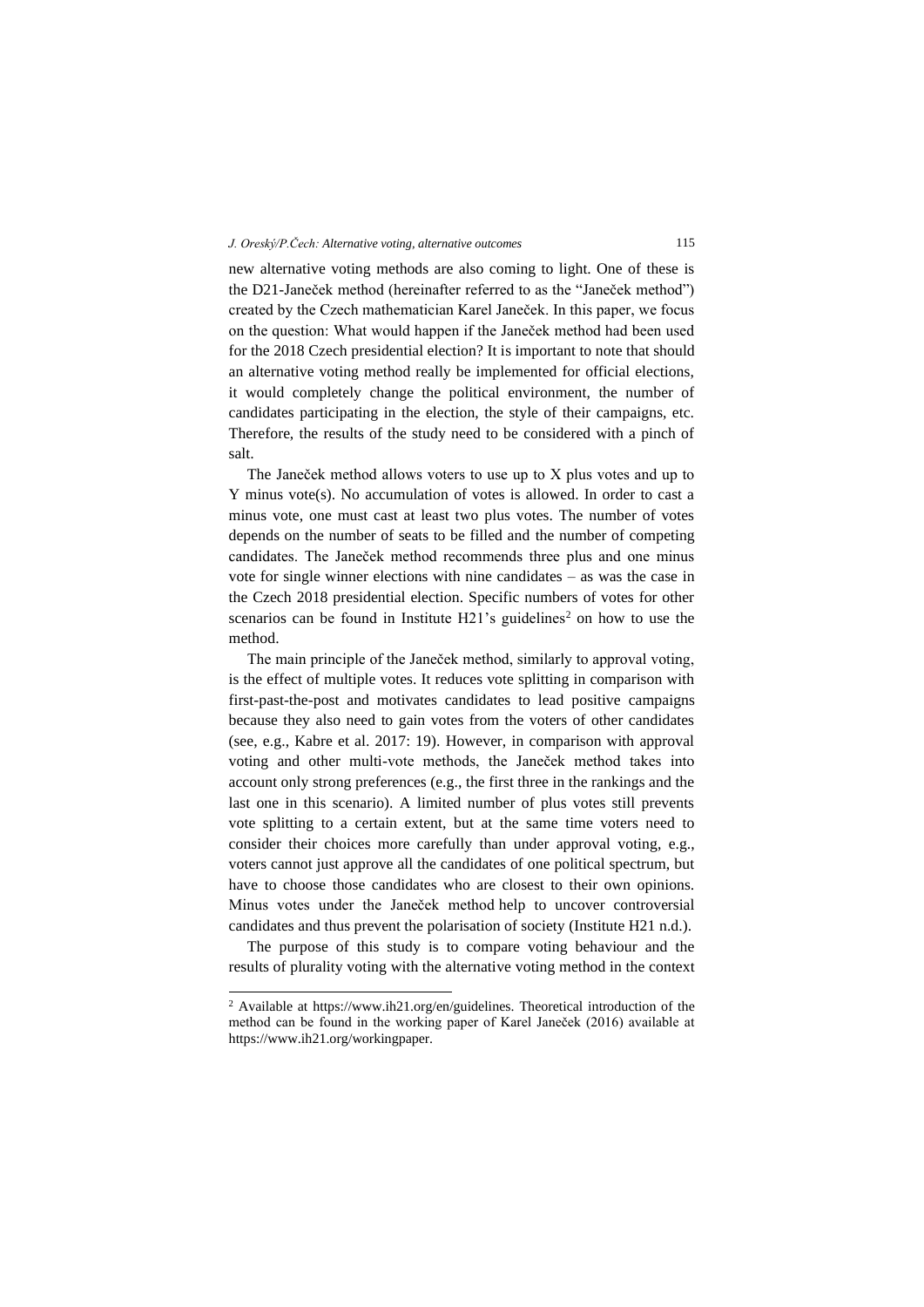of the 2018 Czech presidential election and to answer the main research question: *"What type of candidates does the Janeček method favour/ disadvantage in comparison with the official voting system?"*

The paper is organised as follows: Section 2 introduces the context of presidential elections in the Czech Republic; Section 3 describes the methodology of the empirical study and Section 4 then focuses on the results of the study. Based on the results, Section 5 discusses the typology of candidates and Section 6 analyses the impact of the Janeček method on the different types of candidates. The Conclusion in Section 7 compares the effects of the alternative voting system to the results of the 2018 official presidential elections in the Czech Republic.

## **2. Presidential election context**

The presidential election process in the Czech Republic is a majoritarian two-round voting system, whereby voters can cast a single vote. If no candidate receives a majority of votes in the first round, a second round is held two weeks later with only the top two candidates. Candidates qualify for the elections either by gathering 50 000 signatures from the public, or 10 signatures from senators, or 20 signatures from members of the Chamber of Deputies (MPs).<sup>3</sup>

## **2.1 Overview of presidential candidates**

Nine candidates ran for office in the 2018 presidential election: Miloš Zeman, Jiří Drahoš, Pavel Fischer, Michal Horáček, Marek Hilšer, Mirek Topolánek, Jiří Hynek, Petr Hannig and Vratislav Kulhánek (Czech Statistical Office 2018). Here we provide brief descriptions of the candidates and their backgrounds (for presidential candidate profile overview, see, e.g., iROZHLAS 2017; Ministry of the Interior 2017).

*Miloš Zeman:* a former leader of  $\text{CSSD}^4$  and the Prime Minister of the Czech Republic from 1998 to 2002. He won the first direct presidential

<sup>3</sup> Based on the Constitution of the Czech Republic. Constitutional Act no. 1/1993 Coll., Chapter 3, Article 56.

<sup>&</sup>lt;sup>4</sup> Throughout the paper, we use official abbreviations of political parties. ČSSD = Czech Social Democratic Party - centre-left to left-wing party; ANO = ANO 2011 - catch-all party of Czech billionaire and Prime Minister Andrej Babiš; ODS = Civic Democratic Party - centre-right to right-wing party; KDU-ČSL = Christian and Democratic Union – Czechoslovak People's Party - centre-right party; STAN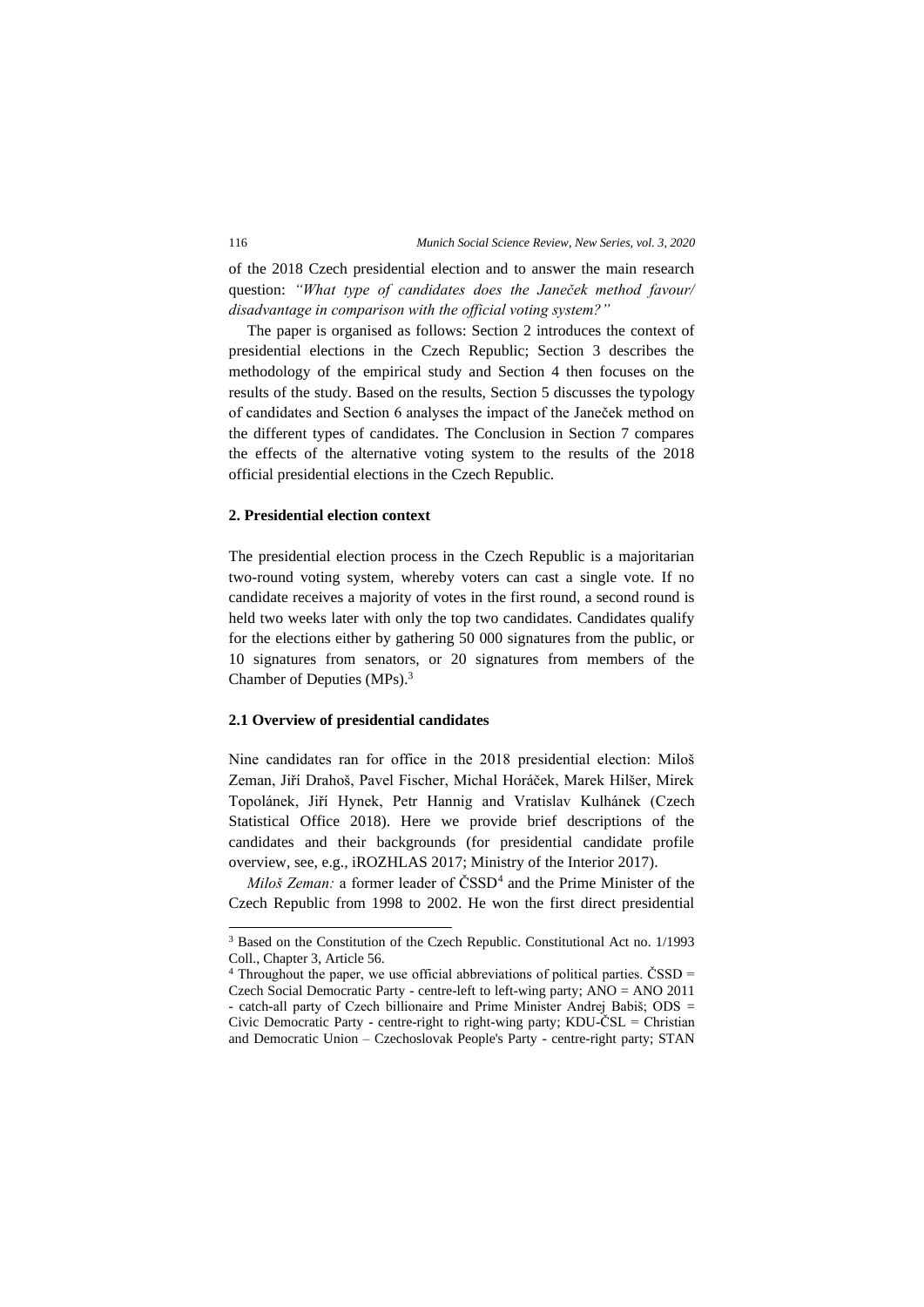election in the Czech Republic in 2013 and became the third President of the Czech Republic. He collected 103 817 signatures from citizens for the candidacy.

*Jiří Drahoš*: Czech scientist, physical chemist, teacher and former President of the Academy of Sciences of the Czech Republic. He collected 141 234 signatures from citizens for the candidacy.

*Pavel Fischer:* an expert in domestic and foreign policy. He served as the Czech Ambassador to France from 2003 to 2010. He promotes a western orientation and strong cooperation with the EU and key allies in NATO (iDNES 2017). He received support from 17 senators.

*Michal Horáček*: a well-known lyricist, poet and co-founder of Fortuna, major Czech sports betting company. He received 86 940 signatures from citizen support.

*Marek Hilšer:* studied Medicine and International Relations at Charles University and has been a lecturer and researcher at the First Faculty of Medicine. He was supported by 11 senators.

*Mirek Topolánek:* a leader of the Civic Democratic Party (major centreright to right-wing party) from 2002 to 2010 and Prime Minister of the Czech Republic between 2006 and 2009. Soon after, he was removed from the Party. His political career was linked to several scandals and corruption practices (see, e.g., Horák 2017; and Hradílková Bártová 2017). He was supported by 10 senators.

*Jiří Hynek*: graduated from the Faculty of Mathematics and Physics at Charles University. He is associated with the arms industry. Furthermore, he co-founded the Realists' Party (minor, non-parliamentary, right conservative party). He gained the support of 29 MPs.

*Petr Hannig:* graduated from the Prague Conservatory and completed his studies at the Music Academy of Performing Arts. In 2002, he founded the Party of Common Sense (minor, non-parliamentary, right conservative party). He ran both in the Senate and Parliamentary elections, but was not successful. He was supported by 26 MPs.

*Vratislav Kulhánek:* graduated from the University of Economics in Prague. He managed the Czech branch of Robert Bosch and then moved to Škoda Auto, where he served as Chairman of the Board of Directors and

 $\frac{1}{2}$  ,  $\frac{1}{2}$  ,  $\frac{1}{2}$  ,  $\frac{1}{2}$  ,  $\frac{1}{2}$  ,  $\frac{1}{2}$  ,  $\frac{1}{2}$  ,  $\frac{1}{2}$  ,  $\frac{1}{2}$  ,  $\frac{1}{2}$  ,  $\frac{1}{2}$  ,  $\frac{1}{2}$  ,  $\frac{1}{2}$  ,  $\frac{1}{2}$  ,  $\frac{1}{2}$  ,  $\frac{1}{2}$  ,  $\frac{1}{2}$  ,  $\frac{1}{2}$  ,  $\frac{1$ 

 $=$  Mayors and Independents - centre-right party; Piráti  $=$  Czech Pirate Party – centre-left party; TOP 09 - conservative centre-right party; SPD = Freedom and Direct Democracy - right-wing to far-right party.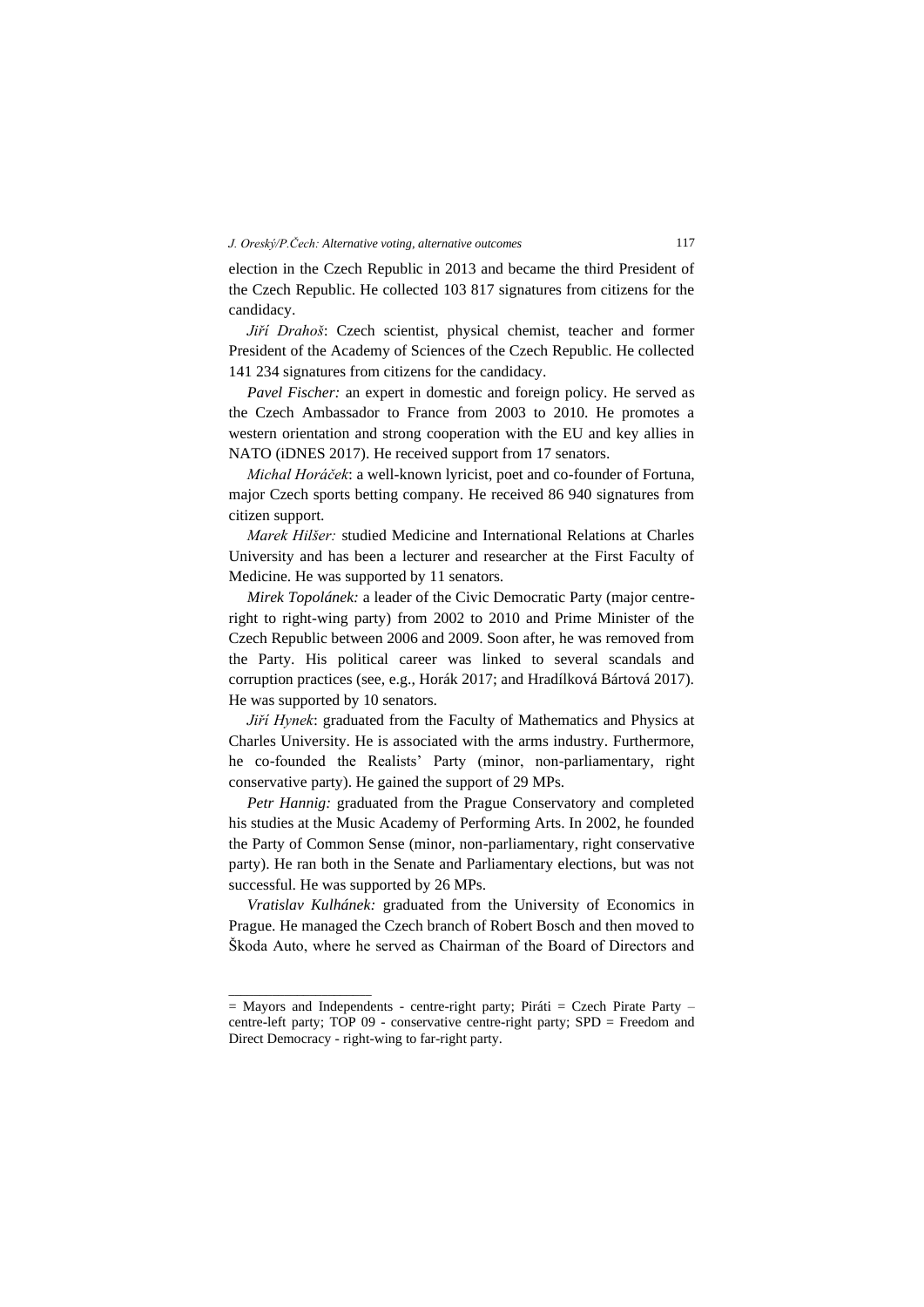then Chairman of the Supervisory Board. Later, he left for AAA Auto (used car dealership). He was supported by 24 MPs.

## **2.2 Pre-election expectations**

The incumbent Miloš Zeman was expected to be a clear winner of the first round of the election. The latest opinion poll of the election projected Miloš Zeman to receive as much as 42.5 %, followed by Jiří Drahoš with 27.5 % and Michal Horáček with 12.5 % (iROZHLAS 2018). However, Miloš Zeman was seen as someone who had polarised/divided the Czech nation with his pro-Moscow stance, hostility to Muslim immigration and his close relations with Beijing. The vote was often perceived as a referendum on Miloš Zeman and the direction of the country. In contrast, for most of the other candidates, restating the Czech Republic's western orientation was high on the agenda (Shotter 2018).

| Candidate        | 1 <sup>st</sup> round |
|------------------|-----------------------|
| <b>Zeman</b>     | $42.5\%$              |
| Drahoš           | $27.5\%$              |
| Horáček          | $12.5\%$              |
| <b>Fischer</b>   | $7\%$                 |
| <b>Topolánek</b> | 6 %                   |
| <b>Hilšer</b>    | $2.5\%$               |
| Kulhánek         | $1.5\%$               |
| <b>Hynek</b>     | $0.5\%$               |
| <b>Hannig</b>    | $0.5\%$               |

**Table 1:** Pre-election survey, Kantar TNS and Median, Election model Source: iROZHLAS (2018).

The pre-election atmosphere could have been described such as all against one, one against all. In one of the polls executed before the first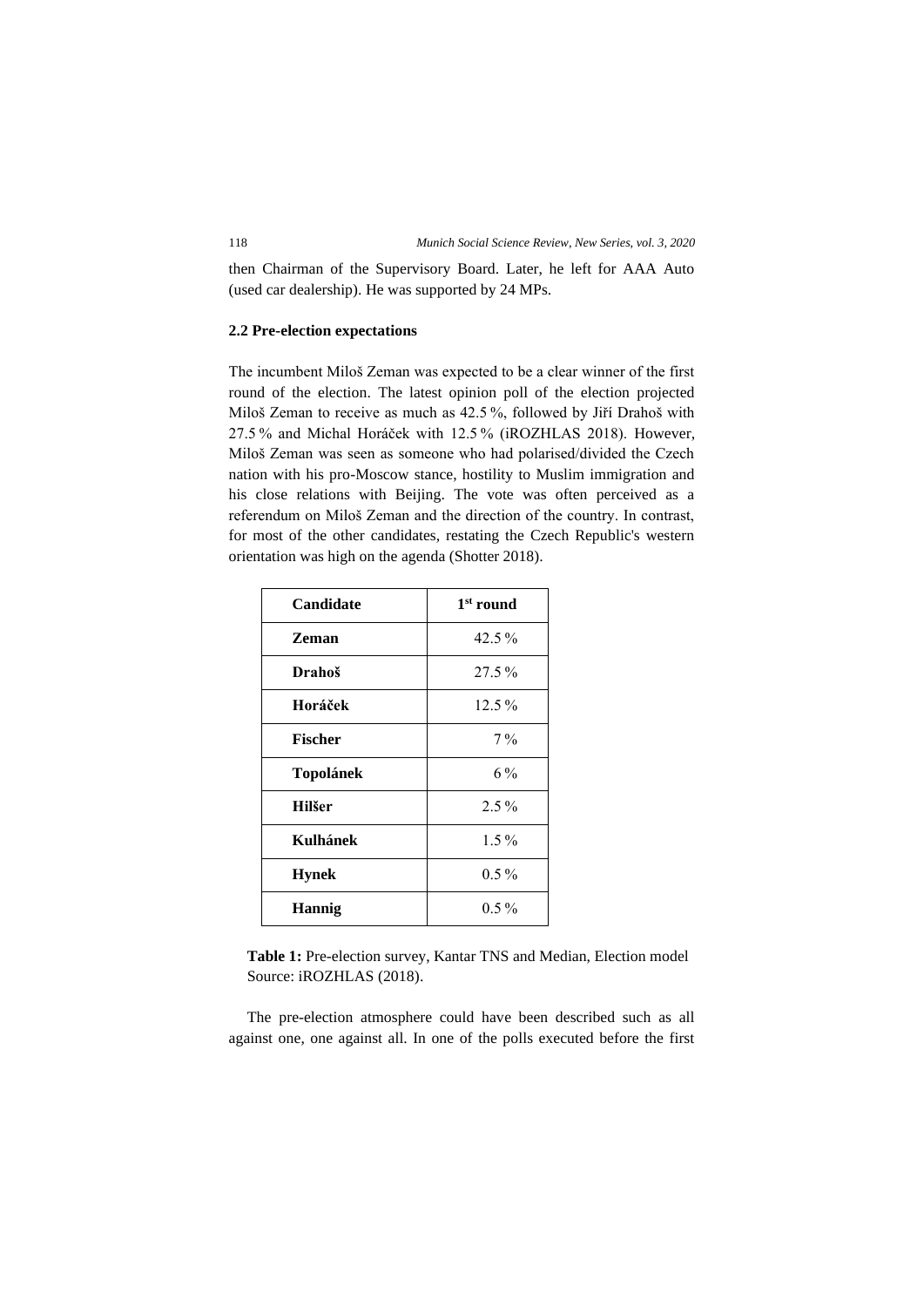round of the election, respondents were asked whether they would vote for Miloš Zeman or anyone else should they be in the second round? And in this particular poll 44 % of the respondents would vote for anyone else and 39 % would choose Miloš Zeman. Further in the poll respondents were asked to vote in a pairwise comparison between Miloš Zeman and all of his opponents. Jiří Drahoš would have won in this case and Michal Horáček, Pavel Fischer and Marek Hilšer would still have stood a reasonable chance (STEM/MARK 2018; NEWTON Media n.d.).

In addition, the support of political parties was not concentrated towards a few candidates. For example, the Prime Minister, the leader of ANO – the biggest party in the Czech Republic – openly supported Miloš Zeman. However, his Party did not agree upon a candidate (Bohuslavová 2018). ODS, KDU-ČSL, STAN supported Jiří Drahoš (ČTK 2017; Vaverková 2018); Piráti supported Marek Hilšer, Jiří Drahoš and Michal Horáček (Pirátská strana 2018); the TOP 09 Party proclaimed Miloš Zeman as the worst candidate, however found several viable options. They did not specifically name anyone (Pospíšil 2018). Only the SPD openly supported Miloš Zeman (Okamura 2018).

The incumbent President Miloš Zeman, although a clear winner in the first round, was thus not seen as an obvious winner in the second round. Polls were actually showing that he could have trouble defeating some of his opponents (STEM/MARK 2018; Median 2018). His closest rivals were the following candidates: Jiří Drahoš, Pavel Fischer and Michal Horáček – and, to a lesser extent, the former Prime Minister Mirek Topolánek, and Marek Hilšer. Jiří Hynek, Petr Hannig and Vratislav Kulhánek were not seen as having a real chance to decide the election.

## **2.3 Election results**

In the first round of the election, the results did not follow pre-election surveys closely: Pavel Fischer and Marek Hilšer got substantially more votes and Miloš Zeman and Michal Horáček substantially fewer votes than expected. Although, as predicted, Miloš Zeman clearly won the first round, receiving more than 38 % of the votes, followed by Jiří Drahoš with more than 26 %, Pavel Fischer with 10 %, with Michal Horáček and Marek Hilšer both supported by approx. 9 % of the electorate. At the lower end of the rankings were Mirek Topolánek with above 4 %, Jiří Hynek with just over 1 % and Petr Hannig and Vratislav Kulhánek with approx. 0.5 % of the votes (Czech Statistical Office 2018).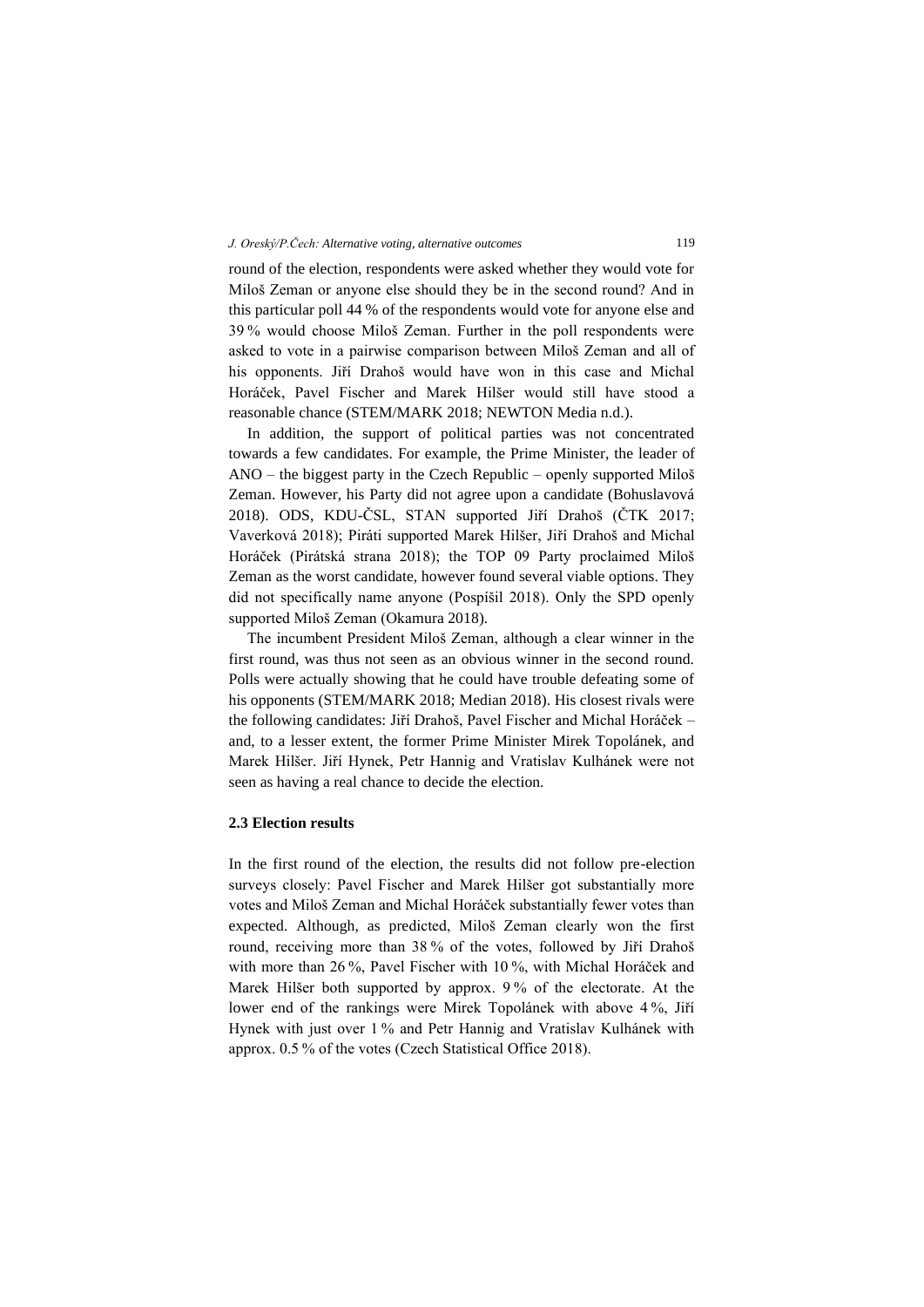In the second round of the election, Miloš Zeman defeated Jiří Drahoš by 51.36 % against 48.63 % of votes and thus won the presidential elections (Czech Statistical Office 2018). He is currently serving his second term in office.

| Candidate      | $1st$ round | $2nd$ round |
|----------------|-------------|-------------|
| Zeman          | 38.6%       | 51.4%       |
| Drahoš         | 26.6%       | 48.6%       |
| <b>Fischer</b> | 10.2%       |             |
| Horáček        | $9.2\%$     |             |
| Hilšer         | 8.8%        |             |
| Topolánek      | 4.3%        |             |
| <b>Hynek</b>   | $1.2\%$     |             |
| <b>Hannig</b>  | $0.6\%$     |             |
| Kulhánek       | $0.5\%$     |             |

**Table 2**: Results of the official election. Source: Czech Statistical Office (2018).

## **3. Methodology of the empirical study**

During the first-round election days on 12 and 13 January 2018, the data collection was conducted by two opinion polling agencies, Median and STEM/MARK, two of the most renowned Czech agencies in this field. To attain representativity of the Czech voting population, computer-assisted face interviews (CAPI) were realised in all 14 Czech regions, while participants were chosen by quota sampling. To correct for a participation bias and therefore to make a direct comparison with the official results possible, the data were then weighted by basic sociodemographic variables (region, age, gender, education, residency size and working status) and also by participation and the chosen party in the 2017 Parliament election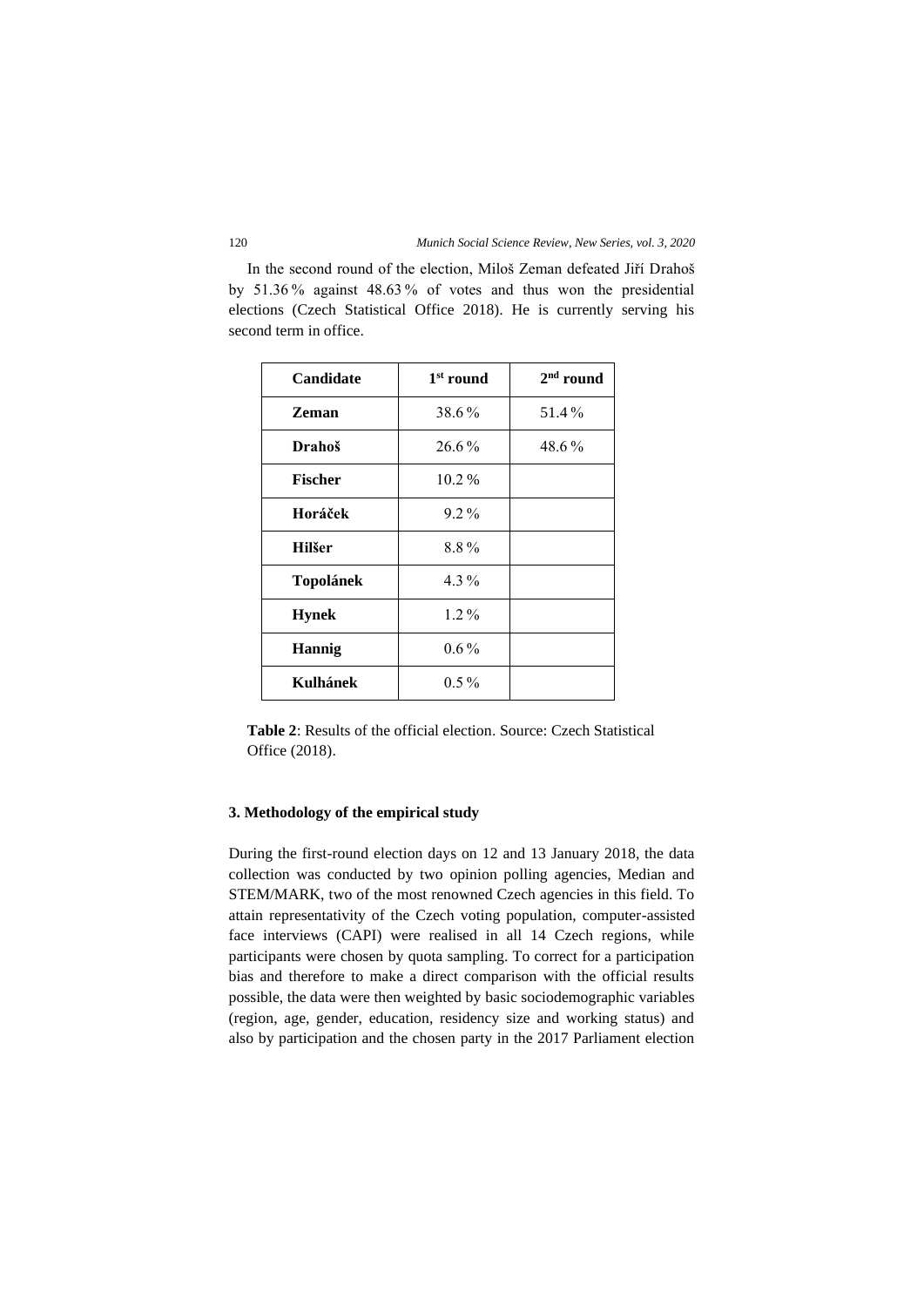| Candidate      | Unweighted | Weighted |
|----------------|------------|----------|
| <b>Zeman</b>   | $40.1\%$   | 38.6%    |
| Drahoš         | 23.9%      | $26.4\%$ |
| <b>Fischer</b> | $10.9\%$   | $10.3\%$ |
| Horáček        | $9.7\%$    | $9.2\%$  |
| <b>Hilšer</b>  | $7.3\%$    | 8.8%     |
| Topolánek      | $4.7\%$    | 4.3%     |
| <b>Hynek</b>   | $1.2\%$    | $1.2\%$  |
| <b>Hannig</b>  | $1.3\%$    | $0.7\%$  |
| Kulhánek       | $0.8\%$    | $0.5\%$  |

and in the first round of the 2018 presidential election. Table 3 shows a comparison of unweighted and weighted results.

Table 3: Comparison of unweighted and weighted results. Source: own analysis.

Interviewers approached people in the streets, and not directly at the polling stations, so we cannot call this design experimental as we cannot be sure whether the respondents who claimed that they were going to vote or had already voted actually participated in the election. Another possible issue concerning the comparison of results under the two tested voting methods is the order of questions: there was a section with plurality voting, followed by the description of the Janeček method. Thereafter, respondents were asked whether they would use the additional two plus votes and one minus vote, if those votes were available, and to whom they would give those votes. The shortcoming of this procedure is that the candidate picked under plurality voting was always an element of the chosen candidate(s) under the Janeček method. The scenario when the single-choice candidate would not be among the first three candidates would probably happen only rather sporadically, as this would mean that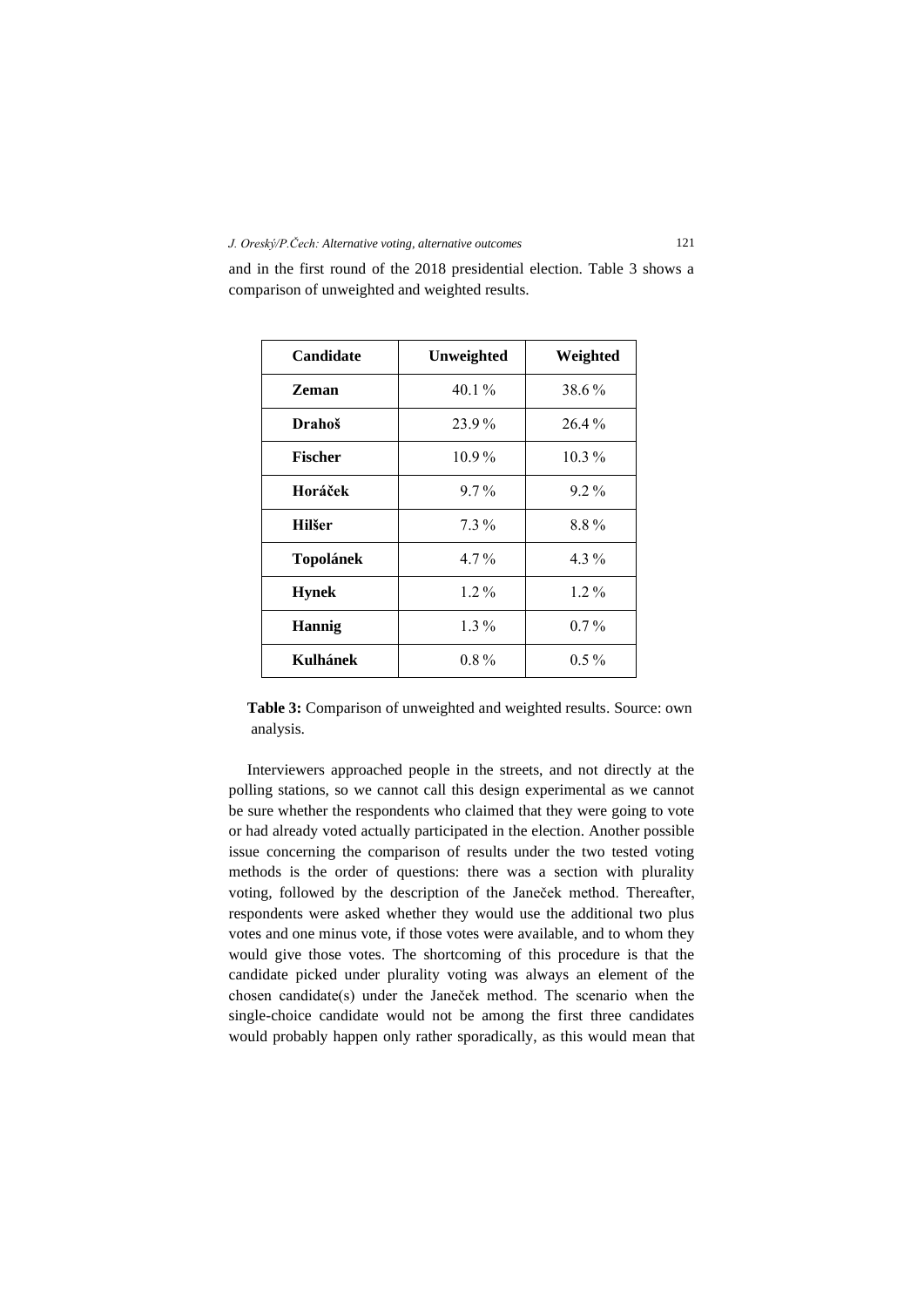they gave their first vote to a fourth or lower ranked candidate. This case of strategic voting would remain unrevealed under the design of this study. Nevertheless, we argue it does not substantially change the results.

In total, 2 568 people took part in our study. Out of these respondents, only 1 754 (68.3 %) reported their participation in the official election. The analytical part of this study includes only 1 608 who actually revealed their "official choice," allowing us to compare their voting behaviour under the two examined voting methods. The remaining analyses are based on the weighted data of these 1 608 participants.

## **4. Results**

Table 4 presents the results of plurality voting and the Janeček method. It should be read as follows: the first two columns depict the plurality voting results; the third and fourth columns give the Janeček method without the minus vote results, and the last three columns correspond to the Janeček method including the minus vote results. All numbers should be interpreted as a percentage of voters who gave a candidate one of their plus or minus vote (thus, while using multiple votes, percentage points of all candidates add up to more than 100 %). This allows us to see much more clearly the shift of each candidate's support when additional votes are included, than it would be with normalised results (as used by Baujard et al. 2014: 134).

According to Table 4, Miloš Zeman is the clear winner under plurality voting, with almost 39 % of votes. Jiří Drahoš received the second highest vote share with 26.4 %. All other candidates received less than 15 % of the votes. When analysing the results of the Janeček method without the minus vote, we can see two inversions in the rankings. The first inversion is between Miloš Zeman, the official winner of the election, and Jiří Drahoš, his major opponent. The second inversion is between Michal Horáček and Marek Hilšer.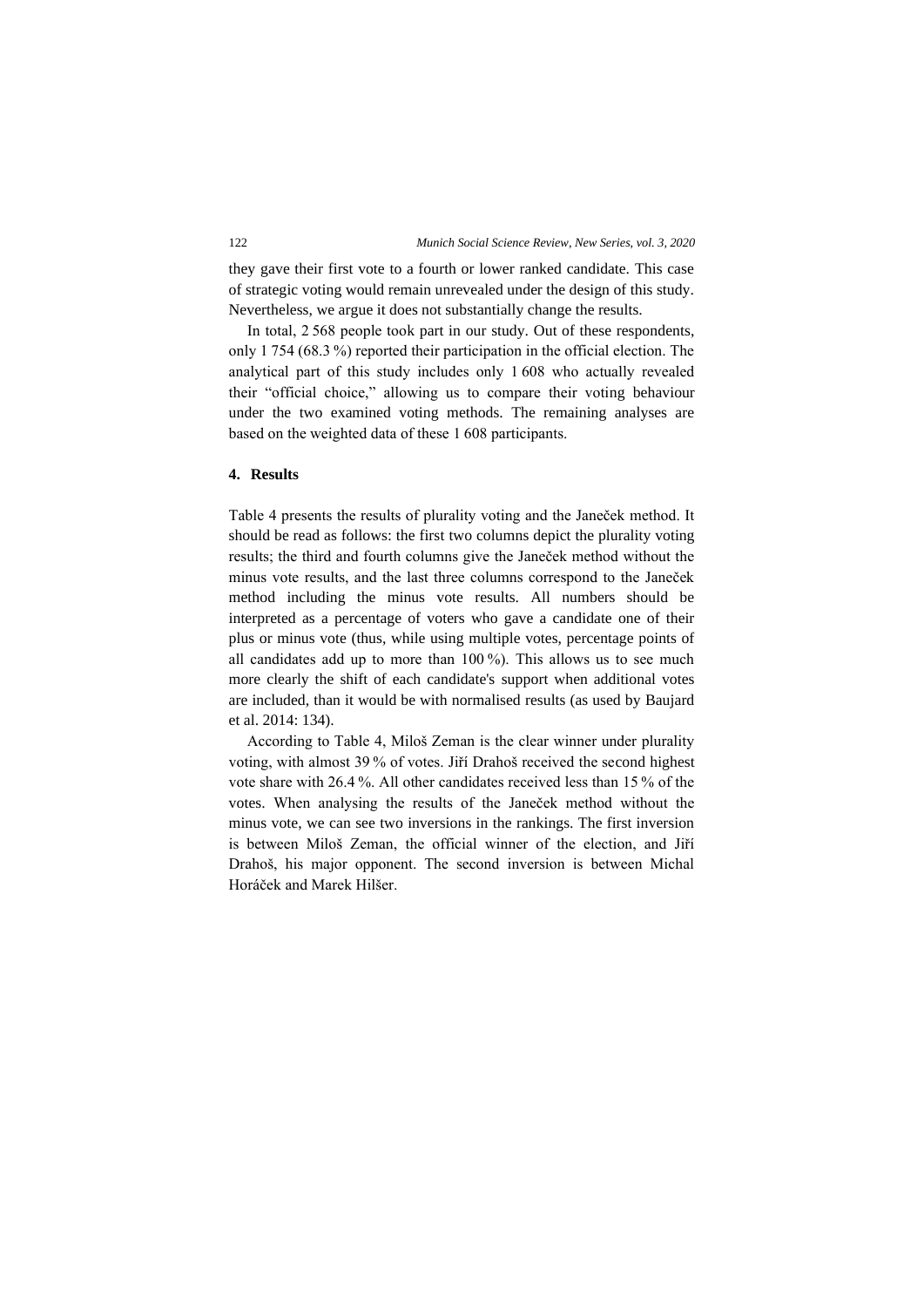*J. Oreský/P.Čech: Alternative voting, alternative outcomes* 123

| <b>Empirical</b><br>study<br>results | 1.<br>Plurality<br>voting<br>results | 2.<br>Plurality<br>voting<br>rankings | 3.<br>Janeček<br>method<br>$(3+)$<br>results | 4.<br>Janeček<br>method<br>$(3+)$<br>rankings | 5.<br>Janeček<br>method<br>(only<br>minus<br>votes) | 6.<br>Janeček<br>method<br>$(3+1-)$<br>results | 7.<br>Janeček<br>method<br>$(3+1-)$<br>rankings |
|--------------------------------------|--------------------------------------|---------------------------------------|----------------------------------------------|-----------------------------------------------|-----------------------------------------------------|------------------------------------------------|-------------------------------------------------|
| Miloš<br>Zeman                       | 38.6%                                | 1.                                    | 46.5%                                        | 2.                                            | 33.5%                                               | 13%                                            | 5.                                              |
| Jiří Drahoš                          | 26.4%                                | 2.                                    | 54.4%                                        | 1.                                            | 3%                                                  | 51.4%                                          | 1.                                              |
| Pavel<br>Fischer                     | 10.3%                                | 3.                                    | 36.3%                                        | 3.                                            | 1%                                                  | 35.3%                                          | 2.                                              |
| Michal<br>Horáček                    | 9.2%                                 | 4.                                    | 29.9%                                        | 5.                                            | 7.7%                                                | 22.2%                                          | 4.                                              |
| Marek<br>Hilšer                      | 8.8%                                 | 5.                                    | 33.8%                                        | 4.                                            | 0.8%                                                | 33%                                            | 3.                                              |
| Mirek<br>Topolánek                   | 4.3%                                 | 6.                                    | 11.4%                                        | 6.                                            | 27%                                                 | $-15.5%$                                       | 9.                                              |
| Jiří Hynek                           | 1.2%                                 | 7.                                    | 7.9%                                         | 7.                                            | 0.4%                                                | 7.5%                                           | 6.                                              |
| Petr<br>Hannig                       | 0.7%                                 | 8.                                    | 6.5%                                         | 8.                                            | 4%                                                  | 2.5%                                           | 8.                                              |
| Vratislav<br>Kulhánek                | 0.5%                                 | 9.                                    | 6.5%                                         | 9.                                            | 0.9%                                                | 5.6%                                           | 7.                                              |

**Table 4:** Plurality voting and Janeček method results. Source: own analysis.

Under the Janeček method, Jiří Drahoš was able to get additional plus votes from 28 % of voters. Furthermore, he was the only candidate to get plus votes from a majority of voters. This fosters his strong position, as he was the runner-up in the 2018 presidential election, losing in the second round with 48.6 % of votes. Besides Jiří Drahoš, also Pavel Fischer, Michal Horáček and Marek Hilšer received substantially higher scores under the Janeček method, all receiving additional support from more than 20 % of the electorate. In contrast, Miloš Zeman increased his score by only 8 %. The Janeček method, similarly to other multi-vote methods (e.g., approval voting or ranked preferential voting methods, such as the Borda count or instant-runoff voting), allows voters to express their support beyond one preference. They do not have to cast their vote strategically (to prevent wasted vote effect), as is often the case in first-past-the-post and proportional elections (Abramson 2010: 82). This broader expressiveness favoured Jiří Drahoš, Pavel Fischer, Michal Horáček and Marek Hilšer, who proved to be candidates with a wider appeal. This attribute would not be revealed under single-choice voting. Mirek Topolánek, Jiří Hynek, Petr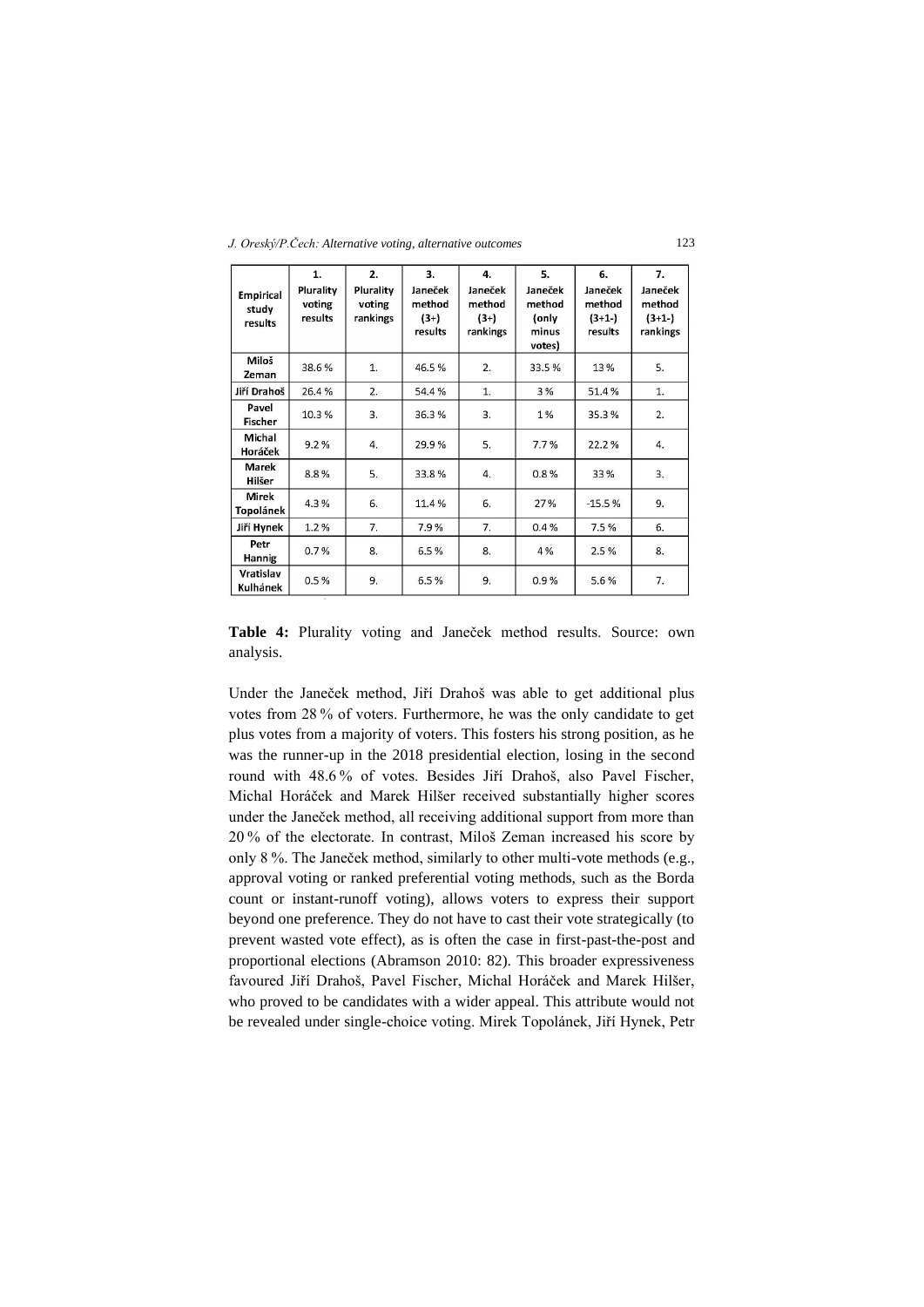Hannig and Vratislav Kulhánek did not receive much attention from voters in either of the examined voting methods.

## **4.1 How did the minus vote influence the results?**

The possibility of casting one minus vote (see the  $5<sup>th</sup>$ ,  $6<sup>th</sup>$  and  $7<sup>th</sup>$  columns of Table 4) only influenced the ranking of Miloš Zeman and Mirek Topolánek. Miloš Zeman was strongly disliked by one-third of the electorate (33.5 %), moving him from second place to fifth place with 13 % of the net votes. The large number of minuses could have been caused by the pronounced anti-Zeman campaigns of Jiří Drahoš, Marek Hilšer, Pavel Fischer, Michal Horáček and Mirek Topolánek. The minus vote could potentially disadvantage the incumbent candidate, as anyone who does not want him in office again could tend to give him a minus vote. This hypothesis is up to further research.

The next notable recipient of negative votes was Mirek Topolánek, who obtained minus votes from 27 % of voters, making him the only candidate to receive a negative net total (receiving more minus votes than plus votes). This moved him to the last place under the Janeček method. A possible explanation could be his connection to a major corruption case during his governance. Michal Horáček was the last candidate to have been *minused* by a substantial portion of the electorate (7.7 %), but to a much more limited extent than the previous two candidates. Every other candidate received a minus vote from less than 5 % of the electorate.

#### **4.2 The broader expression - do people use additional votes?**

We know from the experiments on approval and disapproval voting that people most often approve one, two or three candidates when they have no limit on their plus votes (e.g., Baujard et al. 2011: 155, 2013: 349; Alós-Ferrer & Granić 2012: 180; Kabre et al. 2017: 17; Laruelle 2018: 9; Laslier & Van der Straeten 2008: 100). In the Janeček method the amount of plus votes is limited. Therefore, we can expect that the average number of votes used by voters would be lower. Furthermore, the percentage of voters using only one approval (analogy of one plus vote in the Janeček method) in those studies was usually under 30 % of voters. Unfortunately, there are only fragments in the literature mentioning factors influencing the number of cast votes in multi-vote voting methods. Notable exceptions are Baujard and her colleagues (2014: 138), who suggested that different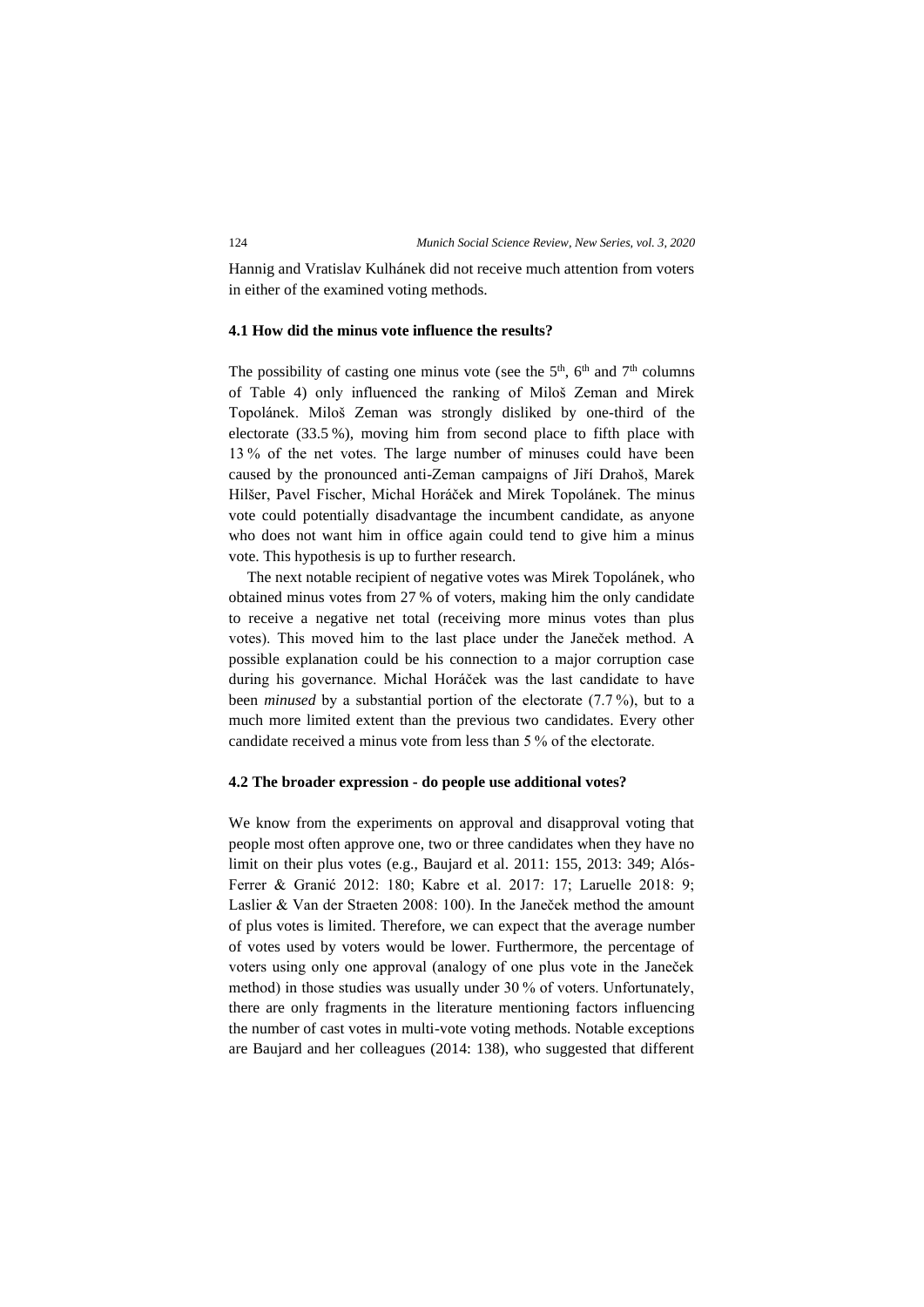scales produce significantly different voter behaviour. The 2011 experiment in the Benin presidential election shows younger, more educated voters used more approvals (Kabre et al. 2017: 16).

Table 5 shows the distribution of votes.<sup>5</sup> Overall, the voters in our study used, on average, 2.33 plus votes and 0.78 minus votes under the Janeček method. Roughly 80 % of voters used the opportunity to vote for more than one candidate. A further 94.7 % of voters used the minus vote, once they had the possibility (those who cast at least two plus votes). This high frequency could be a sign that some voters cast two plus votes to be able to cast the minus vote.

| <b>Votes used</b>        | 1 plus   | 2 plus  | 2 plus and<br>1 minus | 3 plus  | 3 plus and<br>1 minus | <b>Total</b> |
|--------------------------|----------|---------|-----------------------|---------|-----------------------|--------------|
| Number of<br>respondents | 280      | 43      | 471                   | 27      | 787                   | 1608         |
| Percent                  | $17.4\%$ | $2.7\%$ | 29.3%                 | $1.7\%$ | 48.9%                 | $100\%$      |

**Table 5:** Structure of votes. Source: own analysis.

## **5. Typology of candidates**

Is the structure of votes consistent with the supporters of candidates? Table 6 presents significant differences in voting behaviour, particularly of Miloš Zeman's voters. Baujard and her team (2014: 132) classify two types of candidates – exclusive and inclusive. They define exclusive candidates as those who are supported by voters who cast very few plus votes (approvals) and they are almost never supported by voters for other candidates, while inclusive candidates are those who are supported by voters who also cast plus votes (approvals) for other candidates and are supported by voters for other candidates.

<sup>5</sup> For example, you can see that 43 respondents (which equals 2.7 % of the total) specifically used two plus votes.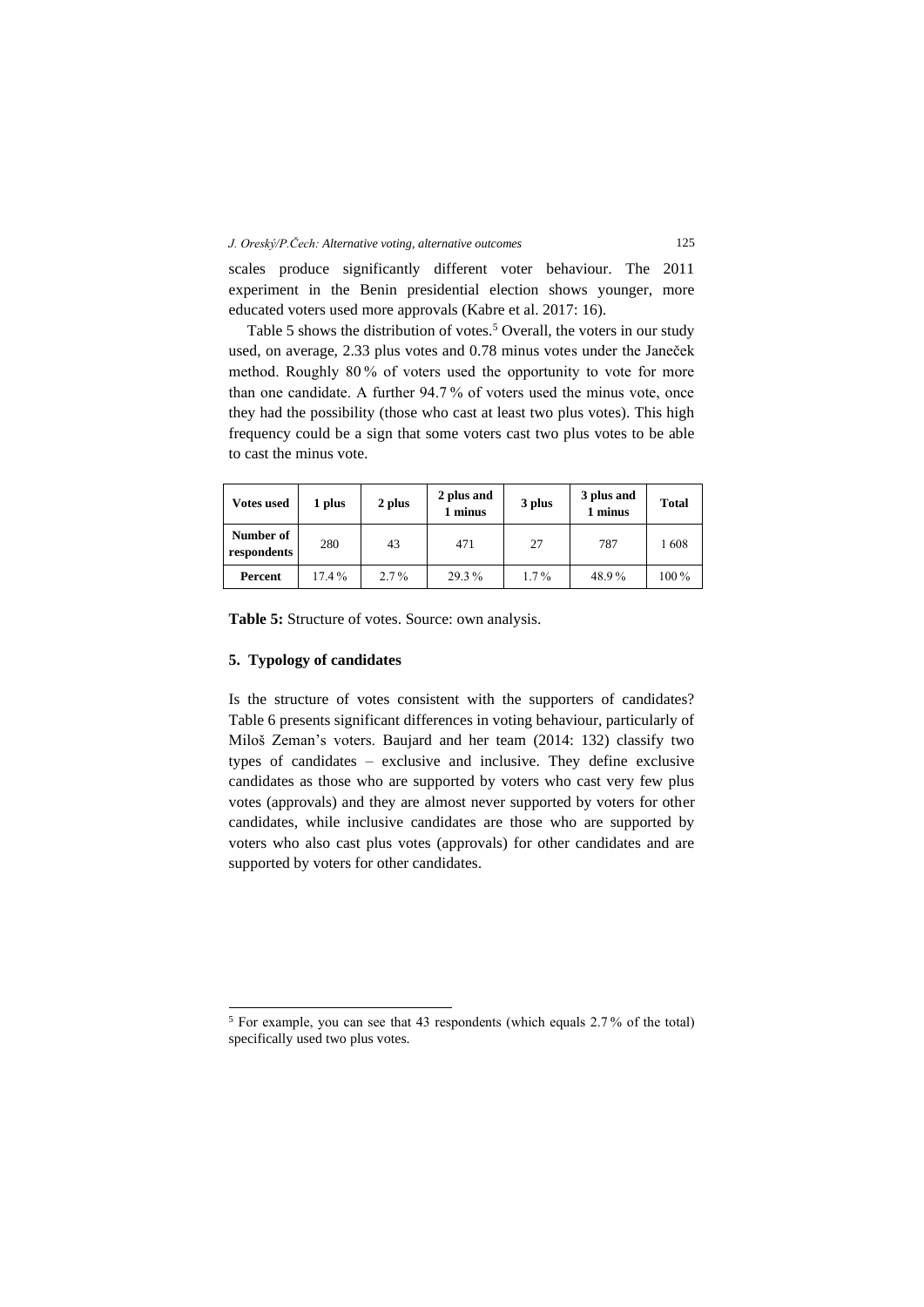|              | A    | B       | $\mathcal{C}$ | D       |
|--------------|------|---------|---------------|---------|
| M. Zeman     | 2.01 | 32.9%   | 620           | 7.9%    |
| J. Drahoš    | 2.52 | $7.7\%$ | 425           | 28%     |
| P. Fischer   | 2.53 | $6.7\%$ | 165           | 26.1%   |
| M. Horáček   | 2.51 | 8.8%    | 148           | 20.7%   |
| M. Hilšer    | 2.55 | $7.1\%$ | 141           | 25.1 %  |
| M. Topolánek | 2.62 | $7.2\%$ | 69            | $7.2\%$ |
| J. Hynek     | 2.55 | $5\%$   | 20            | $6.7\%$ |
| P. Hannig    | 2.73 | $0\%$   | 12            | 5.8%    |
| V. Kulhánek  | 2.38 | 25 %    | 8             | $6\,\%$ |

**Table 6:** Comparison of voting behaviour. Source: own analysis.

**A = Average number of pluses cast by the candidate's official voters under Janeček method**

**B = Percentage of candidate's official voters who cast only one vote under Janeček method**

**C = Total number of candidate's official voters**

**D = Percentage of candidate's non-official voters who cast a plus vote for him under Janeček method**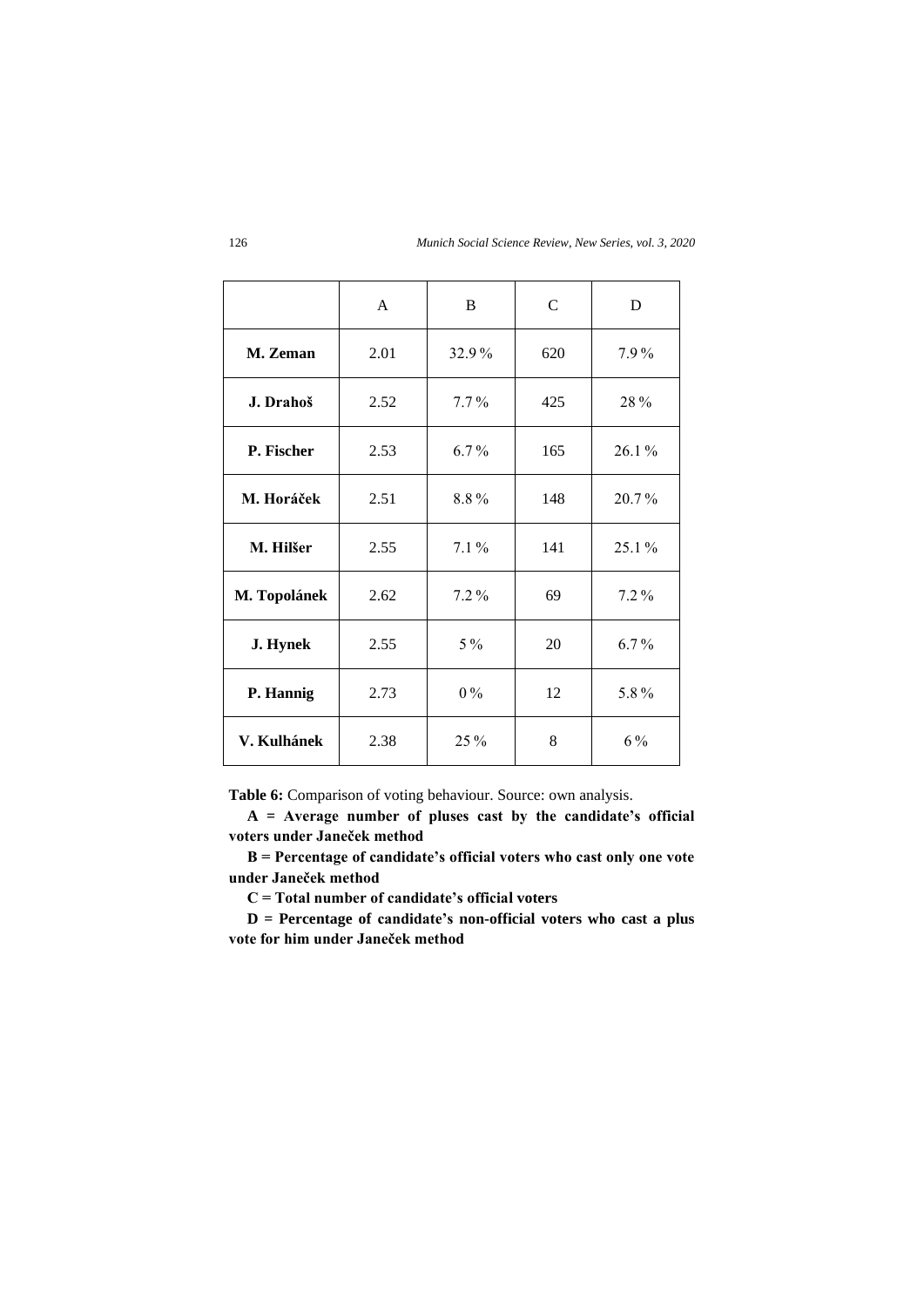Miloš Zeman's voters are attached to him to a much greater extent (as 32.9 % used only one vote) than other voters are to their first preferred candidate (assuming non-strategic voting). On average, his supporters cast  $2.01$  plus votes, which is significantly lower<sup>6</sup> than the number of votes cast by voters of all other candidates – with the exception of those who voted for Vratislav Kulhánek. In connection with 33.5 % of the minus votes for Miloš Zeman, we can label him as an exclusive candidate, as he inflames strong negative feelings and attracts only a few voters of other candidates (7.9 %). In other words, he mainly appeals only to his own electorate.

In complete contrast, Jiří Drahoš, Pavel Fischer, Michal Horáček and Marek Hilšer can be considered inclusive candidates, as more than 90 % of their voters used multiple votes. Furthermore, they were all able to receive more additional votes than their plurality score, which demonstrates that their support is possibly not as strong as Miloš Zeman's. Nevertheless, they had a much broader appeal than the plurality voting demonstrated. This aspect of the Janeček method and other multi-vote methods could motivate "smaller" candidates to participate in political activities, while the small support under plurality voting could discourage them.

This typology was further elaborated on by Darmann, Grundner & Klamler (2017: 210) in comparing the voting systems in the 2015 parliamentary election in the Austrian federal state of Styria. They categorised four types of candidates: popular, unpopular, medium and polarising. Populars have a strong support and are perceived positively by a large segment of society. Unpopulars have only limited support and the rest of society either do not like them or do not know them. Medium candidates are acceptable to a lot of people, but induce strong views only in a small segment of society. Lastly, polarising candidates induce strong positive and negative views. They are either beloved or detested by significant parts of society.

Using these categories, we can classify all the candidates in the Czech presidential election. Jiří Drahoš was certainly a popular candidate, as he had a lot of strong support (26.4 % of plurality votes) and was also able to improve his score by 28 % from additional votes in the Janeček method.

<sup>6</sup> Significant at 0.05 level in the Games-Howell post-hoc test in analysis of variance (ANOVA).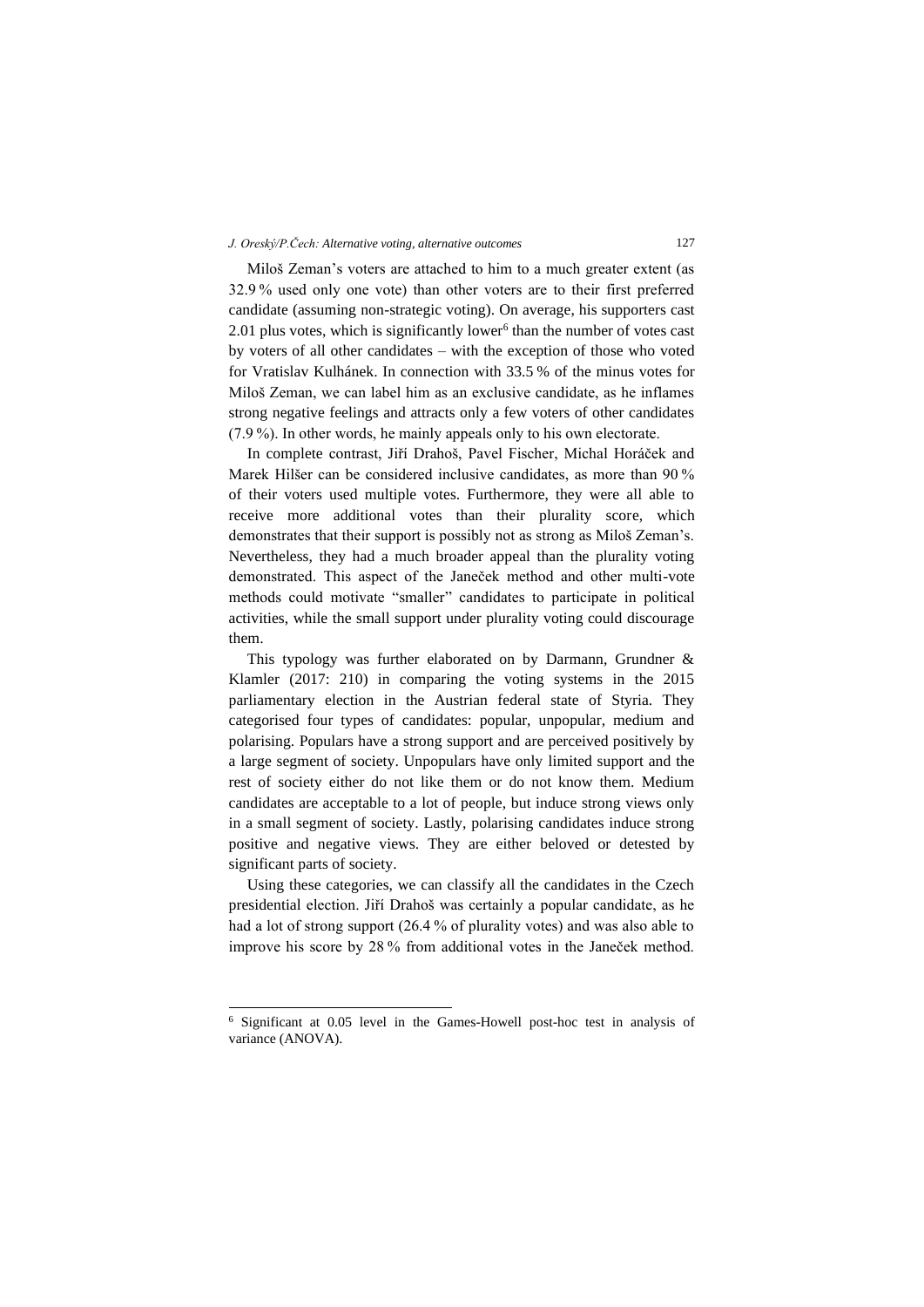Moreover, he received minus votes from only a very small part of the electorate (3 % of voters).

Mirek Topolánek, Jiří Hynek, Petr Hannig and Vratislav Kulhánek would be classified as Unpopulars. They received really limited plurality support (below 10<sup>%</sup>) and were not able to gain much from additional votes. The lower number of plus votes for Jiří Hynek, Petr Hannig and Vratislav Kulhánek could have been caused by their relative unfamiliarity to the public, in comparison with other candidates. Moreover, Mirek Topolánek received the second highest share of minus votes.

Marek Hilšer, Pavel Fischer and Michal Horáček can be labelled as medium candidates, as their single-vote support was approx. 10 %. However, the introduction of additional plus votes showed that their support was much broader (30-36 %). Generally, they are also very rarely detested, with the exception of Michal Horáček, who was *minused* by 7.7 % of the electorate. For this reason, it can be argued that Michal Horáček can be ranked between a medium and a polarising candidate.

Lastly, Miloš Zeman is the only example of a purely polarising candidate. He had very strong support (almost 39 %), but did not get many additional votes. He was the clear favourite of his electorate, but also strongly rejected by one-third of the electorate.

#### **6. Who is favoured by the D21-Janeček method?**

Darmann, Grundner, & Klamler (2017: 211) claim that Populars will be successful under any reasonable voting rule, irrespective of whether it counts first places, full rankings or cardinal marks. In contrast, Unpopulars will always fail, because they do not have any strong support and receive a lot of low marks. Medium candidates profit from systems which look at more than just the first ranks, while polarising candidates profit from those which focus only on the top preferences.

Those hypotheses are corroborated by our dataset. Figure 1 shows that Jiří Drahoš as a popular candidate is strong under plurality voting. He gains even more votes by applying the Janeček method, taking into account the first three preferences. Medium candidates are those who benefit the most from the Janeček method. Unpopulars did not change their ranking, as they were not able to obtain reasonable support from the first preference nor from additional votes. Unpopulars (Mirek Topolánek, Jiří Hynek, Petr Hannig, Vratislav Kulhánek), Populars (Jiří Drahoš) as well as Medium candidates (Marek Hilšer, Pavel Fischer, Michal Horáček)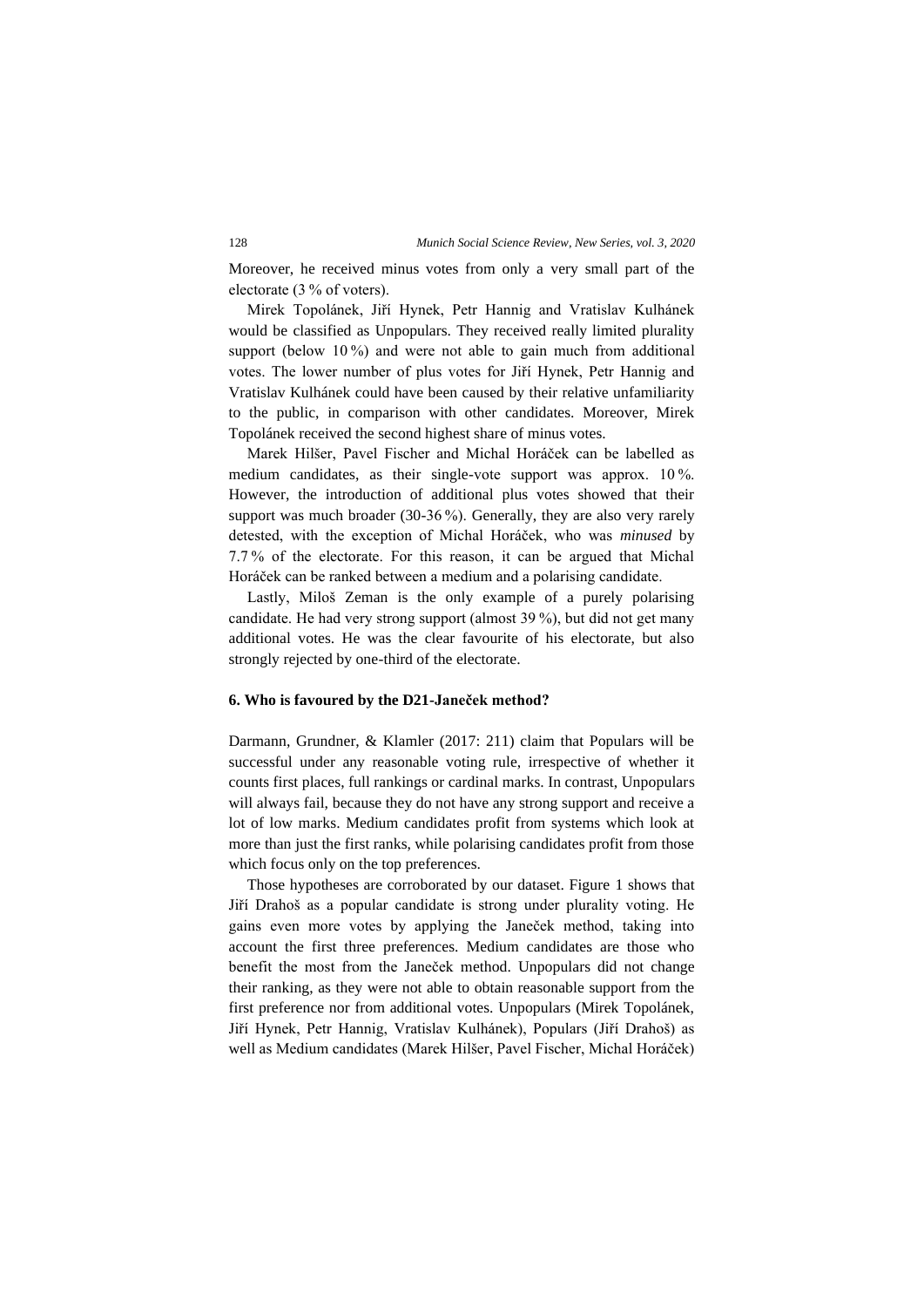were not affected by the minus votes, but probably for different reasons. Jiří Drahoš was completely new to politics, therefore it is likely that not having any political past may be the reason why almost nobody had negative feelings towards him, not strong enough to give him a minus vote. Medium candidates would probably get some negative ranking under evaluative voting or some  $5<sup>th</sup>$ ,  $6<sup>th</sup>$  or  $7<sup>th</sup>$  places under preferential voting, which is still not enough to get a minus vote in the Janeček method. Unpopulars are probably "not worth" a minus vote, as nobody considers them important enough or, alternatively, they are unknown. We can assume that, under the Janeček method, people are more likely to cast a minus vote for a candidate whom they dislike and who, at the same time, has a reasonable chance of winning, rather than for some of the generally unpopular candidates, although they could be lower in their rankings. This attribute could lead to the strategic use of the minus vote.

Last but not least, the only polarising candidate, Miloš Zeman did not gain much additional support. He induced very strong feelings, therefore voters either put him at the top of their rankings or at the bottom. We would expect Miloš Zeman almost not to receive any middle rankings under preferential voting. Under plurality voting, Miloš Zeman would be considered as a very popular candidate. Only the information provided by additional plus votes and a minus vote describe his profile more accurately. Thus, we argue that multi-vote methods prevent misjudging the candidate type, especially between popular and polarising candidates.

This facet could be very beneficial for elections where polarising candidates can camouflage themselves as popular candidates, like a wolf in sheep's clothing. That could be very harmful to the democratic systems.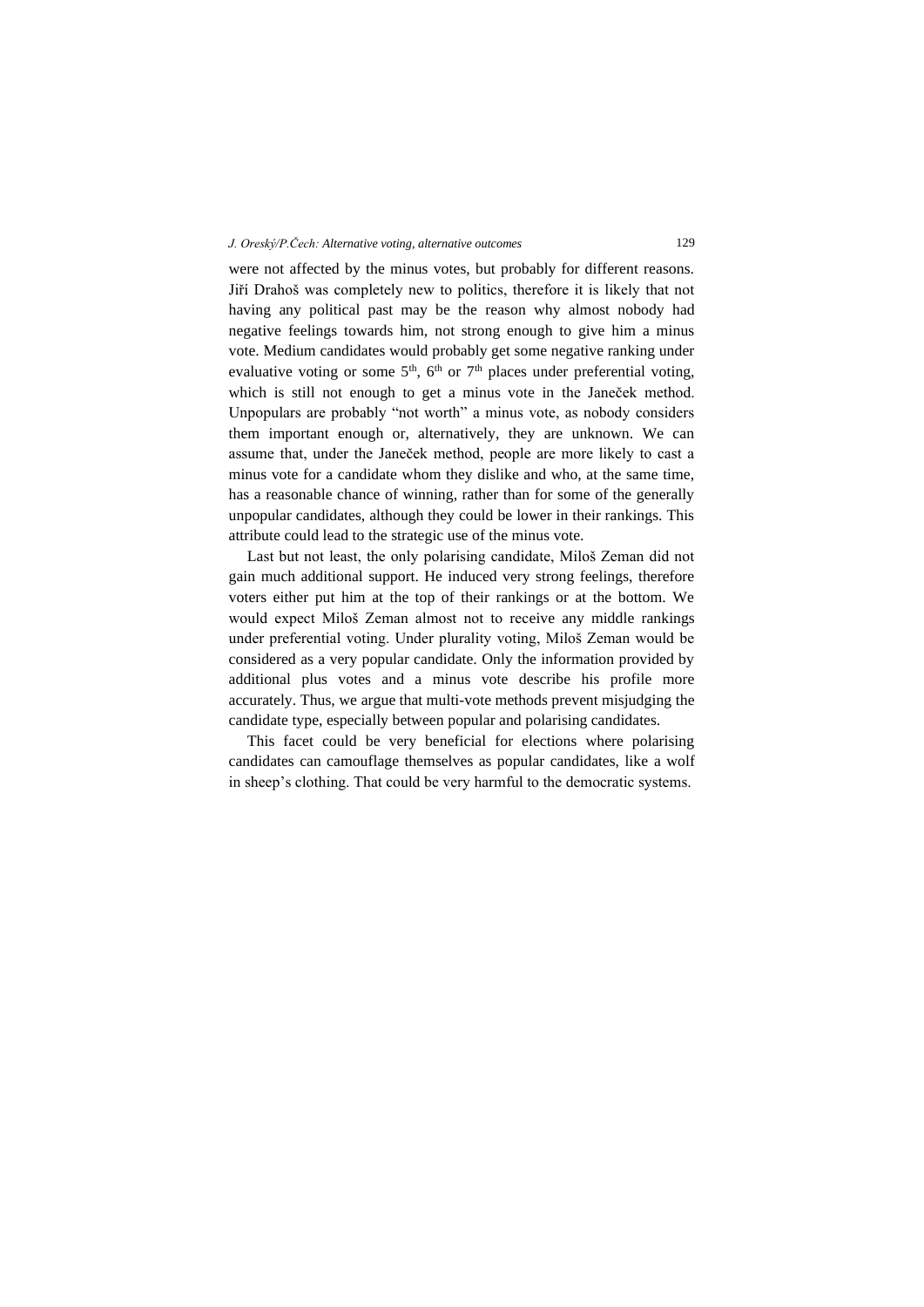

**Figure 1** - Structure of positive votes in Janeček method. Source: own analysis.

Another aspect to consider is the representation of candidates based on their political views. Candidates who are the only ones to represent a particular political dimension will be better off in one-vote systems. On the other hand, those who are similar to other candidates will suffer from the vote-splitting phenomenon. Tables 7 and 8 reveal the overlap of plus and minus votes under the Janeček method. In the rows you can see how many plurality voters for a particular candidate cast one of their additional votes or minus vote for a candidate in a column. The most notable is the share of votes between the two frontrunners of the election, Jiří Drahoš and Miloš Zeman. 11 % of Jiří Drahoš's official voters cast a plus vote for Miloš Zeman and 28 % vice versa. In total, 247 voters (15.4 %) in our study gave one of their plus votes in the Janeček method to both Jiří Drahoš and Miloš Zeman. This relatively high figure<sup>7</sup> indicates that the polarisation of the electorate was not as substantial as presented in the media.

<sup>7</sup> This outcome is similar to the 2007 French presidential election, where the three main contenders were approved by 9-22 % of voters (calculated from Baujard et al. 2011: 162), and the 2011 Benin presidential election, where the two main contenders were approved by 19 % of voters (Kabre et al. 2017: 18).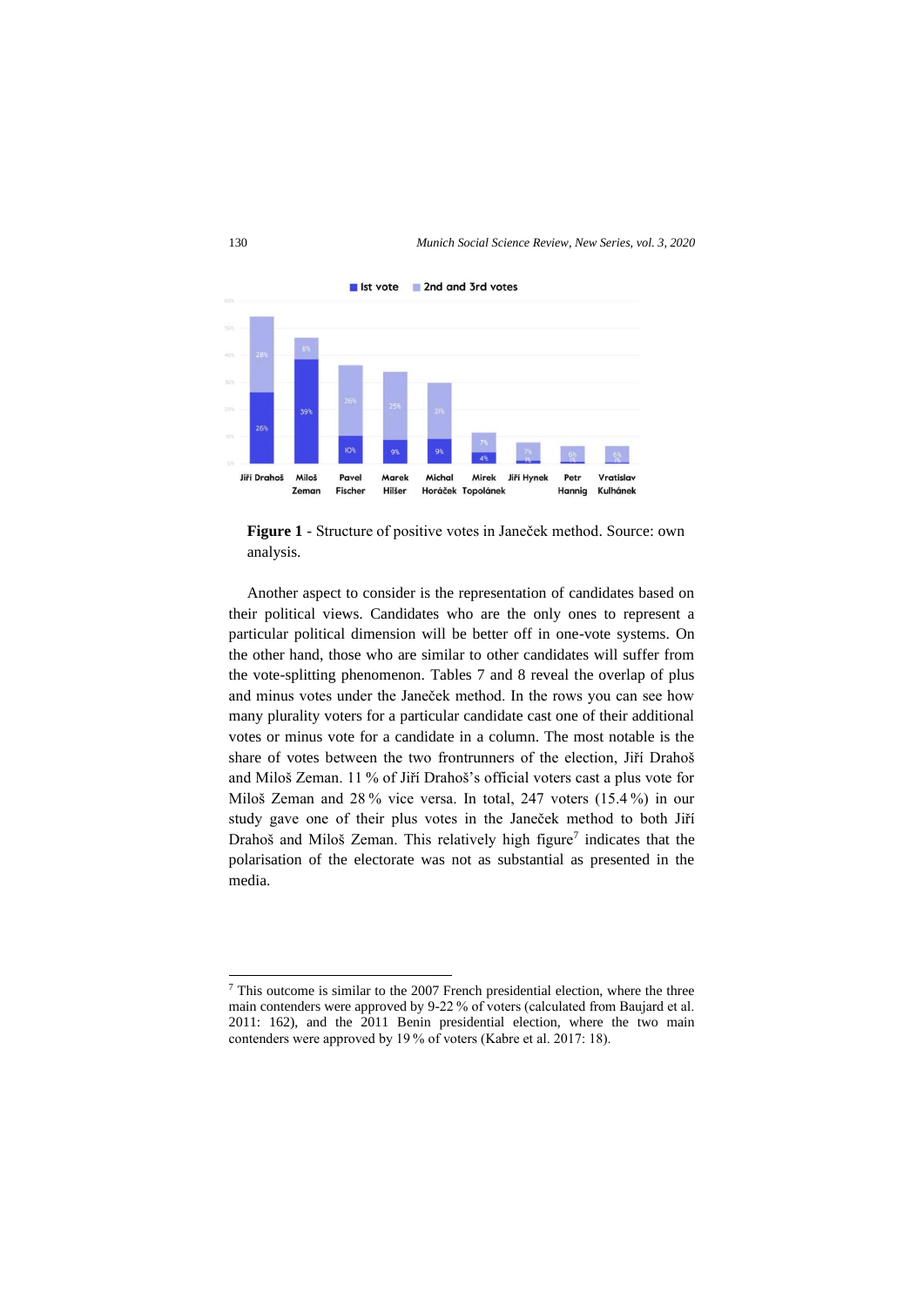*J. Oreský/P.Čech: Alternative voting, alternative outcomes* 131

|                  | Zeman | Horáček | Drahoš l | <b>Topolánek</b> | Hilšer | Kulhánek | Hannig | Hynek | <b>Fischer</b> |
|------------------|-------|---------|----------|------------------|--------|----------|--------|-------|----------------|
| Zeman            | X     | 10.2%   | 27.9%    | 7.7%             | 16.6%  | 7.4%     | 8.1%   | 7.1%  | 16.3%          |
| Horáček          | 11.5% | X       | 50.7%    | 7.4%             | 31.8%  | 4.1%     | 6.8%   | 7.4%  | 31.1%          |
| Drahoš           | 11.1% | 34.8%   | X        | 5.9%             | 37.4%  | 6.1%     | 4.7%   | 5.9%  | 46.4%          |
| <b>Topolánek</b> | 23.2% | 30.4%   | 43.5%    | X                | 26.1%  | 4.3%     | 2.9%   | 4.3%  | 29 %           |
| Hilšer           | 12.8% | 34.8%   | 54.6%    | 7.1%             | X      | 2.8%     | 5.7%   | 7.1%  | 31.2%          |
| Kulhánek         | 25 %  | 12.5 %  | 25 %     | 12.5%            | 25 %   | X        | 12.5%  | 12.5% | 25 %           |
| Hannig           | 25%   | 16.7%   | 33.3%    | 8.3%             | 25%    | 16.7%    | x      | 25 %  | 25 %           |
| Hynek            | 20 %  | 25%     | 30%      | 15%              | 30%    | 5%       | $0\%$  | X     | 35 %           |
| <b>Fischer</b>   | 12.7% | 27.3%   | 50.3%    | 9.7%             | 40%    | 5.5%     | 0.6%   | 6.1%  | X              |

Table 7: Overlap of plus votes. Source: own analysis

|                  | Zeman | Horáček | Drahoš | <b>Topolánek</b> | Hilšer | Kulhánek | Hannig | <b>Hynek</b> | <b>Fischer</b> |
|------------------|-------|---------|--------|------------------|--------|----------|--------|--------------|----------------|
| Zeman            | X     | 11.6%   | 5.5%   | 37.7%            | 1.3%   | 1.1%     | 3.1%   | 0.5%         | 1.3%           |
| Horáček          | 49.3% | X       | 2%     | 27.7%            | 0.7%   | $0\%$    | 4.1%   | $0\%$        | 1.4%           |
| Drahoš           | 56.7% | 4.2%    | Χ      | 20%              | 0.2%   | 0.2%     | 5.4%   | 0.2%         | 0.9%           |
| <b>Topolánek</b> | 56.5% | 11.6%   | 8.7%   | X                | 1.4%   | 0%       | 4.3%   | 1.4%         | 4.3%           |
| Hilšer           | 56%   | 7.1%    | $0\%$  | 22.7%            | X      | 1.4%     | 4.3%   | $0\%$        | $0\%$          |
| Kulhánek         | 37.5% | $0\%$   | $0\%$  | 37.5%            | 0%     | X        | $0\%$  | $0\%$        | $0\%$          |
| Hannig           | 33.3% | 8.3%    | 8.3%   | 41.7%            | 0%     | 0%       | X      | 0%           | $0\%$          |
| Hynek            | 30%   | 10%     | 5%     | 40%              | 5 %    | 5 %      | 5 %    | X            | $0\%$          |
| <b>Fischer</b>   | 56.4% | 7.3%    | 18%    | 16.4%            | 0.6%   | 1.2%     | 4.8%   | 1.2%         | X              |

**Table 8**: Overlap of minus votes. Source: own analysis

We extrapolated distances from overlaps of plus and minus votes and created Figure 2, where you can see how close/distant candidates are from each other in the eyes of voters. The figure was created in Gephi, "an open-source software for network visualisation and analysis" using the Force Atlas 2 algorithm.<sup>8</sup> The more plus votes candidates share, the closer they are to each other. The more minus votes they share, the more distant they are from each other. The bigger the candidate's circle is, the more plus votes he received under plurality voting. Moreover, the darker arrows between candidates mean that they share more voters. Lastly, to make it easier to read the graph, we included only stronger positive relationships

<sup>8</sup> For more information please visi[t https://gephi.org/about/.](https://gephi.org/about/)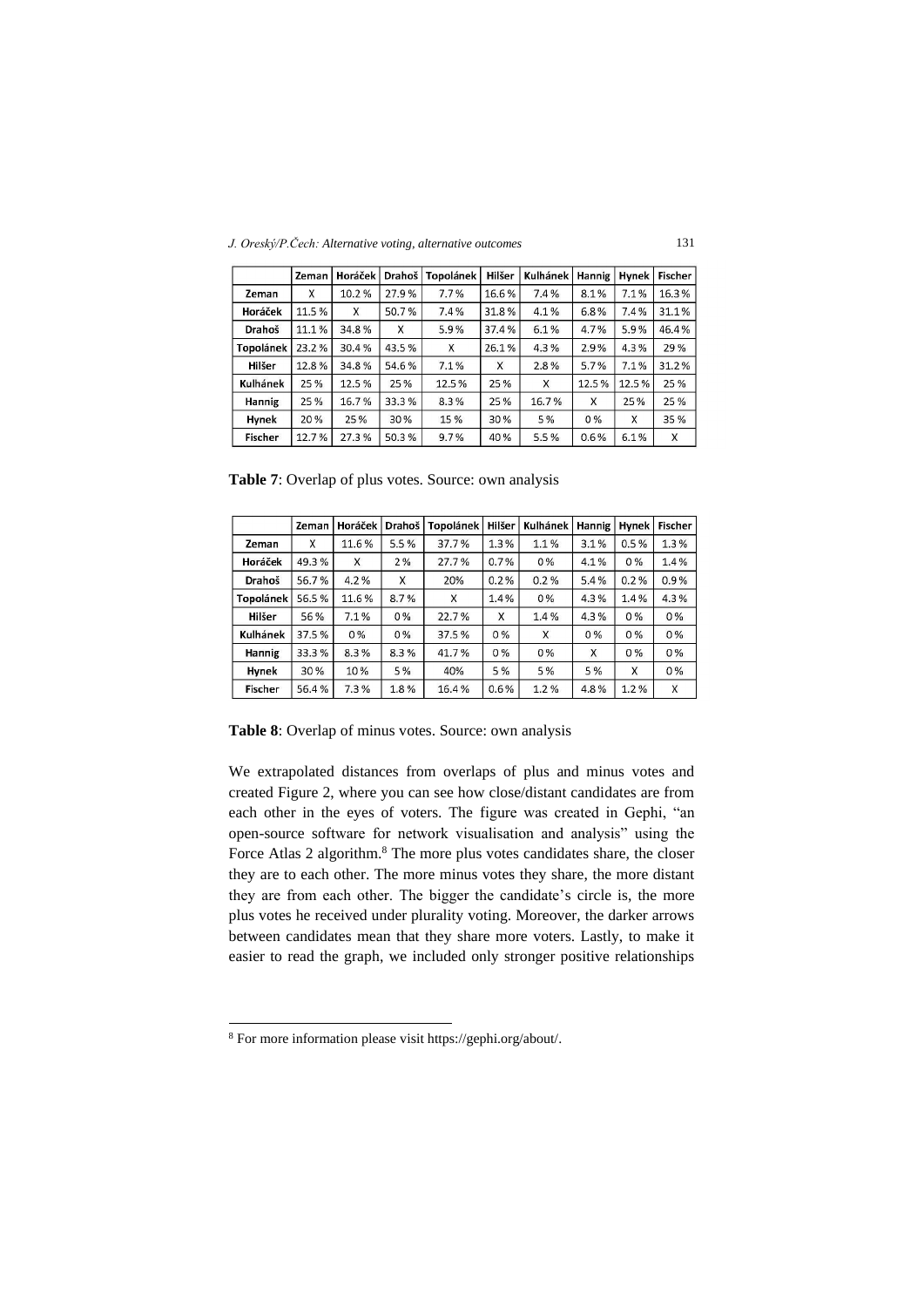between candidates, i.e., the figure shows only strong positive relationships (share of 20 % or more of net votes).<sup>9</sup>



**Figure 2:** Distances of candidates. Source: own analysis

We can clearly see that Jiří Drahoš, Pavel Fischer, Marek Hilšer and Michal Horáček form the cluster of candidates who share a substantial part of the electorate. Many of their plurality voters would probably approve of them all under approval voting, have them in the top ranks under preferential voting, and give them high marks under range voting. However, under plurality voting, voters can support only one candidate. This makes "rivals" out of the candidates with similar positions and political views. Furthermore, the voters for unpopular candidates (Mirek Topolánek, Vratislav Kulhánek, Jiří Hynek and Petr Hannig) often also support the main cluster of candidates. However, usually this support is

<sup>&</sup>lt;sup>9</sup> E.g., there were 165 voters for Pavel Fischer. They gave Horáček 45 plus votes and 12 minus votes which is 33 net votes (20 %).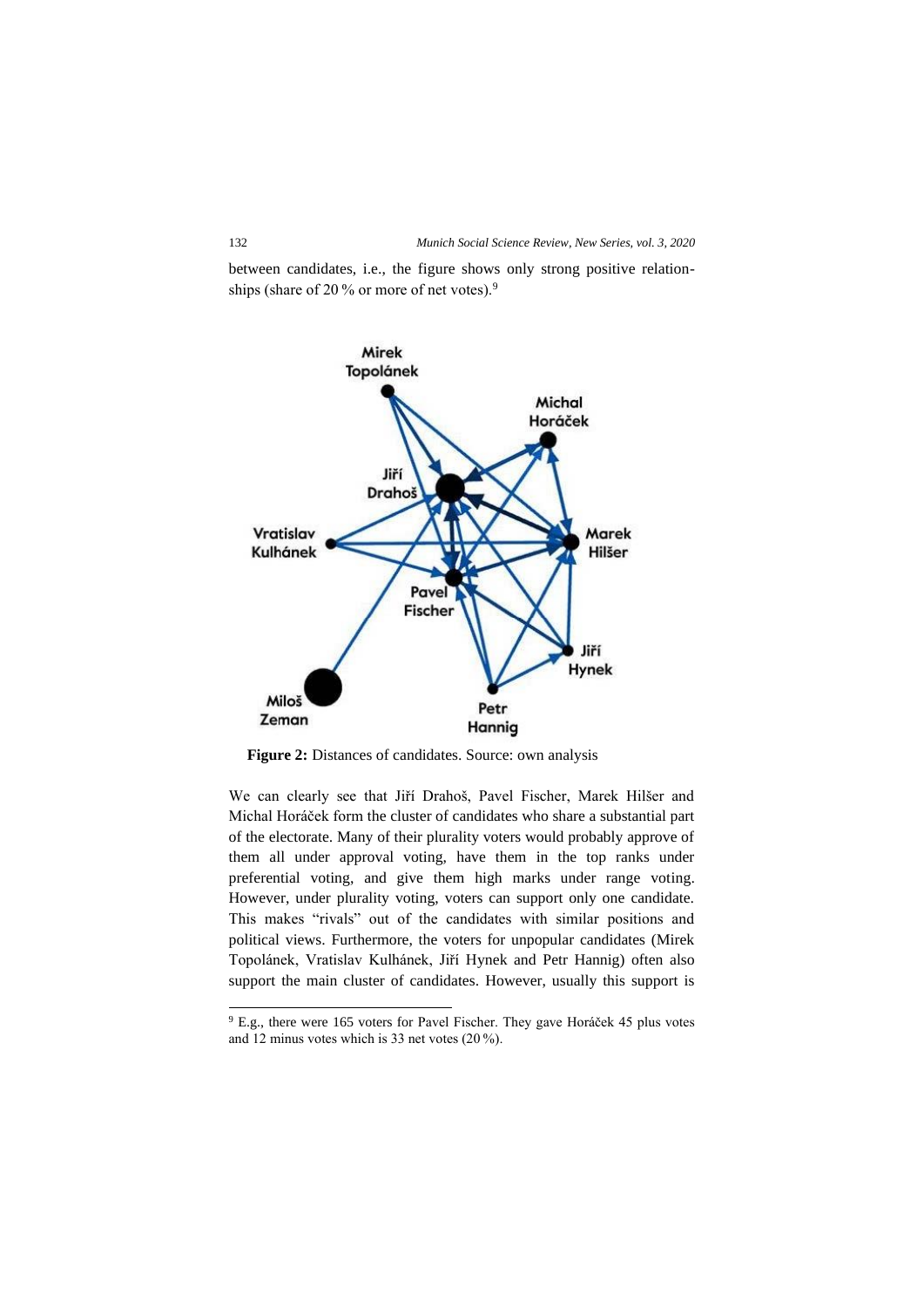not mutual. All unpopular candidates and also the actual winner, Miloš Zeman, have their own cluster, as they were not supported by other candidates' voters.

Duverger (1954: 240) and Cox (1997: 123) argue that the contest is between two or three candidates in a two-round system. The two frontrunners in the Czech presidential elections were Miloš Zeman and Jiří Drahoš. However, their positions were completely different. Miloš Zeman did not have anyone close to his position, which is strategically disadvantageous under multi-vote systems, but favourable under plurality voting. Therefore, very possibly a change to the Janeček method (or another multi-vote system) would result in more "positive campaigns," as candidates would try to find what they have in common with their opponents, rather than what divides them. On the other hand, in the eyes of the voters, there were three candidates who were very close to Jiří Drahoš, which weakened each of them under plurality voting. Jiří Drahoš probably "stole" some votes from Pavel Fischer, Marek Hilšer and Michal Horáček,<sup>10</sup> as some voters whose first preference was one of these candidates, could see Jiří Drahoš as the only real contender to Miloš Zeman. For this cluster of candidates, it would be best if they joined forces and, under plurality voting, only one candidate ran to prevent vote splitting. Under the Janeček method, they can all freely participate in the race for office without being punished by strategic voting. Unlike in approval voting, the Janeček method would still require the voter to consider which of these four candidates is closest to them, as there is only a limited number of plus votes. However, the Janeček method still motivates candidates to participate in the election more than plurality voting, especially in the part of the political spectrum where fragmentation occurs most often.

## **7. Conclusion**

We have analysed the possible impact of using the Janeček method in the 2018 Presidential election in the Czech Republic. Applying systematically capped multiple votes, the outcome of the Janeček method differed significantly compared to the single vote system and indeed to the actual election.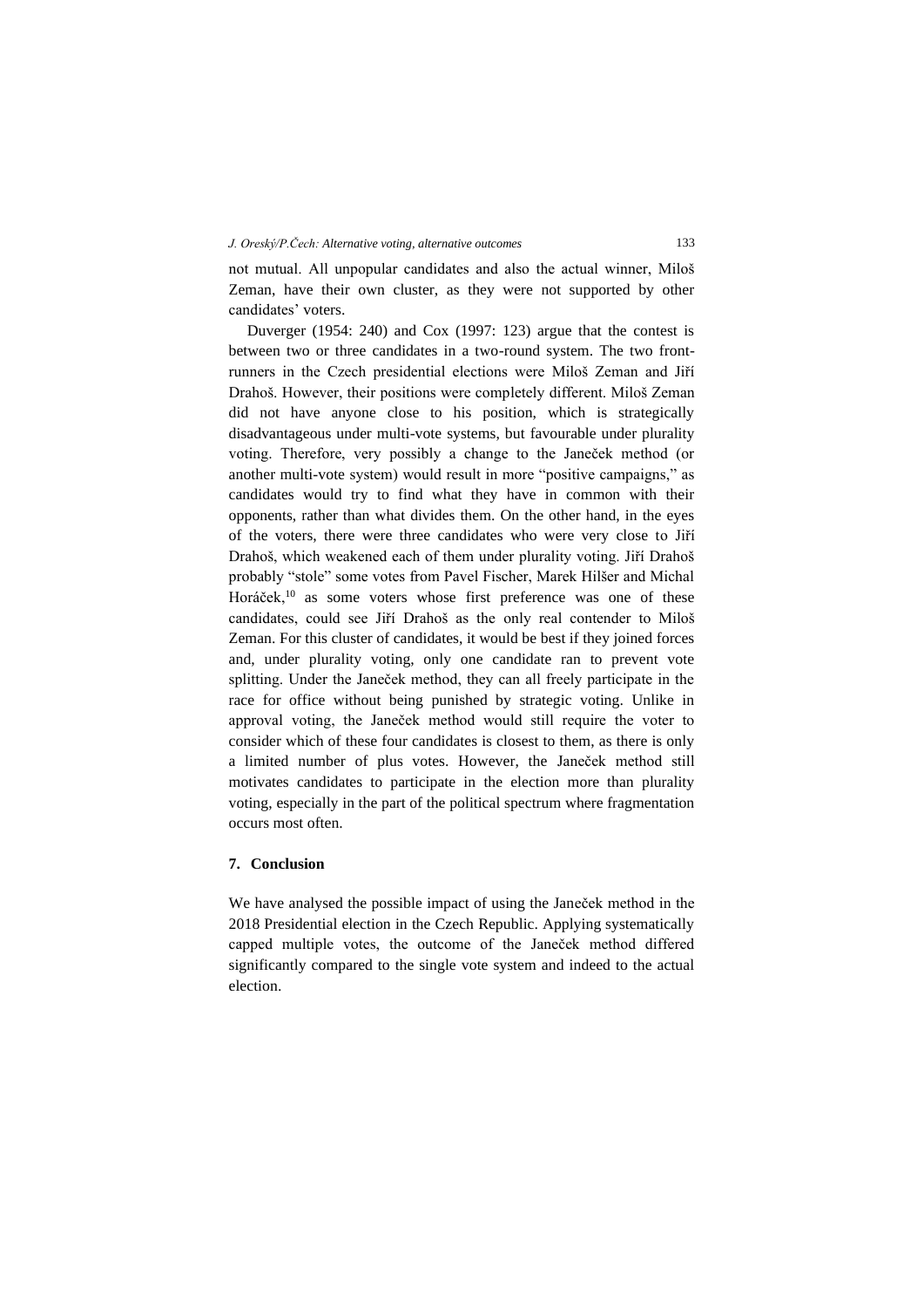#### 134 *Munich Social Science Review, New Series, vol. 3, 2020*

The Janeček method favours inclusive candidates, who are able to attract additional support from other candidates' voters. It disadvantages exclusive candidates. Medium candidates would gain the most under the Janeček method, as it allows them to get much broader support. Often they are not the first preference of voters, so they are not successful under plurality voting. Popular candidates, like Jiří Drahoš, would also profit from the alternative voting system, as they would also receive many additional second and third votes. The last but not least affected group of candidates would be polarising candidates, in our case represented by Miloš Zeman, who had a strong support but did not receive many additional votes when applying the Janeček method. Furthermore, he was rejected by a significant part of the electorate. In a nutshell, additional plus votes and one minus vote in the Janeček method would benefit popular and medium candidates and disadvantage polarising candidates. Unpopulars would be mostly unaffected.

Unsurprisingly, analysis of candidates' distances proved that candidates, who in the eyes of voters are close to other candidates, are most harmed by plurality voting because of vote splitting. In contrast, they gain much larger support under the multi-vote Janeček method.

Miloš Zeman, who was the winner in the election, was viewed as controversial and unacceptable by a large part of the population. Thus, under the Janeček method, Jiří Drahoš was identified as the winner instead. The study suggests that should the Janeček method (or other alternative multi-vote system) have been in place, then the process of the election (and possibly even the results) might have been quite different.

In this paper, we argue that the Janeček method would probably result in more positive campaigns, as candidates would try to discover what they have in common with their opponents instead of what divides them. Furthermore, the use of multiple votes could motivate "smaller" candidates to become politically active or to continue with their political careers, as multi-vote systems can reveal dimensions of support which remain hidden under plurality voting.

In addition, the overlap of plus and minus votes reveals candidates that are most hurt by vote splitting under plurality voting. Candidates around

\_\_\_\_\_\_\_\_\_\_\_\_\_\_\_\_\_\_\_\_\_\_\_

<sup>&</sup>lt;sup>10</sup> Frequency of this kind of strategic voting would need to be tested in another study.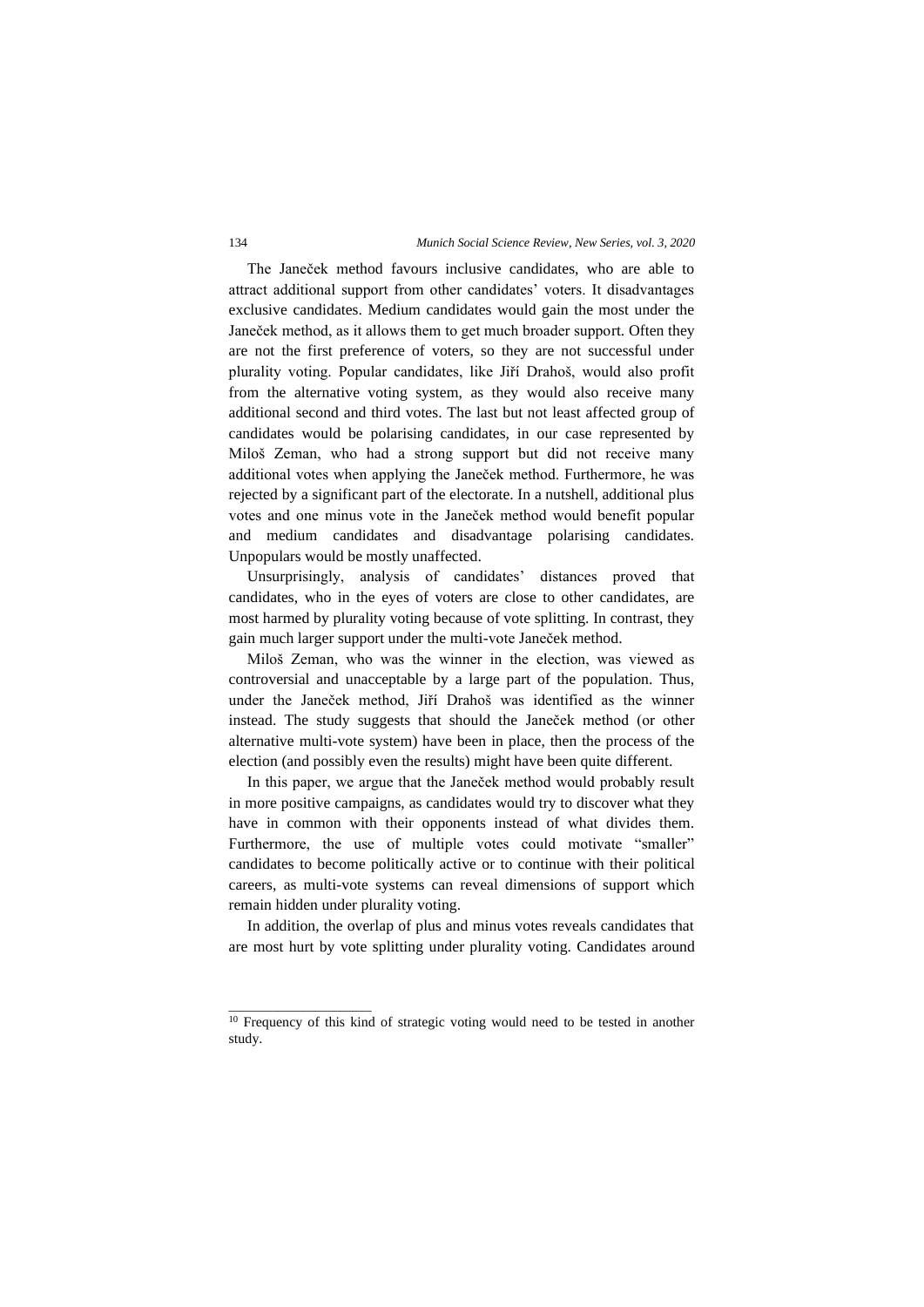Jiří Drahoš were seen as relatively similar, thus suffered the most under plurality voting.

We also show that the two main contenders shared support to a certain extent. This was contrary to the black and white picture presented by the media, which might also have been driven by the voting system in place that promotes such division.

Clearly, popular candidates should be successful under any reasonable voting system. Nevertheless, the reality of many elections is not as straightforward. The options are often contradictory and society is left divided. We argue that the voting system can significantly influence not just the results, but also the process and tone of election campaigning. Should alternative multi-vote systems, such as the Janeček method, be in place, candidates who tend to unite society would be better favoured. Thus, it is not beneficial to divide the electorate to gain the maximum possible single-vote support, as we can currently see around the globe.

## **References**

- Abramson, P. R., Aldrich, J.H., Blais, A., Diamond, M., Diskin, A., Indriadason, I.H., Lee, J.L., and R. Levine (2009), "Comparing Strategic Voting Under FPTP and PR," *Comparative Political Studies* 43(1): 61–90.
- Alós-Ferrer, C., and Ð. Granić (2011), "Two field experiments on Approval Voting in Germany," *Social Choice and Welfare* 39(1): 171- 205.
- Arrow, K. J. (1963), *Social choice and individual values (Org.: Social choice and individual values, New York 1951),* New Haven and London: Yale University Press.
- Baujard, A., Igersheim, H., and T. Senné (2011), "The Political Supply in the 2007 French Presidential Elections: An Analysis Based on Experimental Data," *Annals of Economics and Statistics* 101/102: 149- 186.
- Baujard, A., Gavrel, F., Igersheim, H., Laslier, J., and I. Lebon (2013), "Vote par approbation, vote par note," *Revue économique* 64(2): 345- 356.
- Baujard, A., Gavrel, F., Igersheim, H., Laslier, J., and I. Lebon (2014), "Who's Favored by Evaluative Voting? An Experiment Conducted During the 2012 French Presidential Election," *Electoral Studies* 34: 131-145.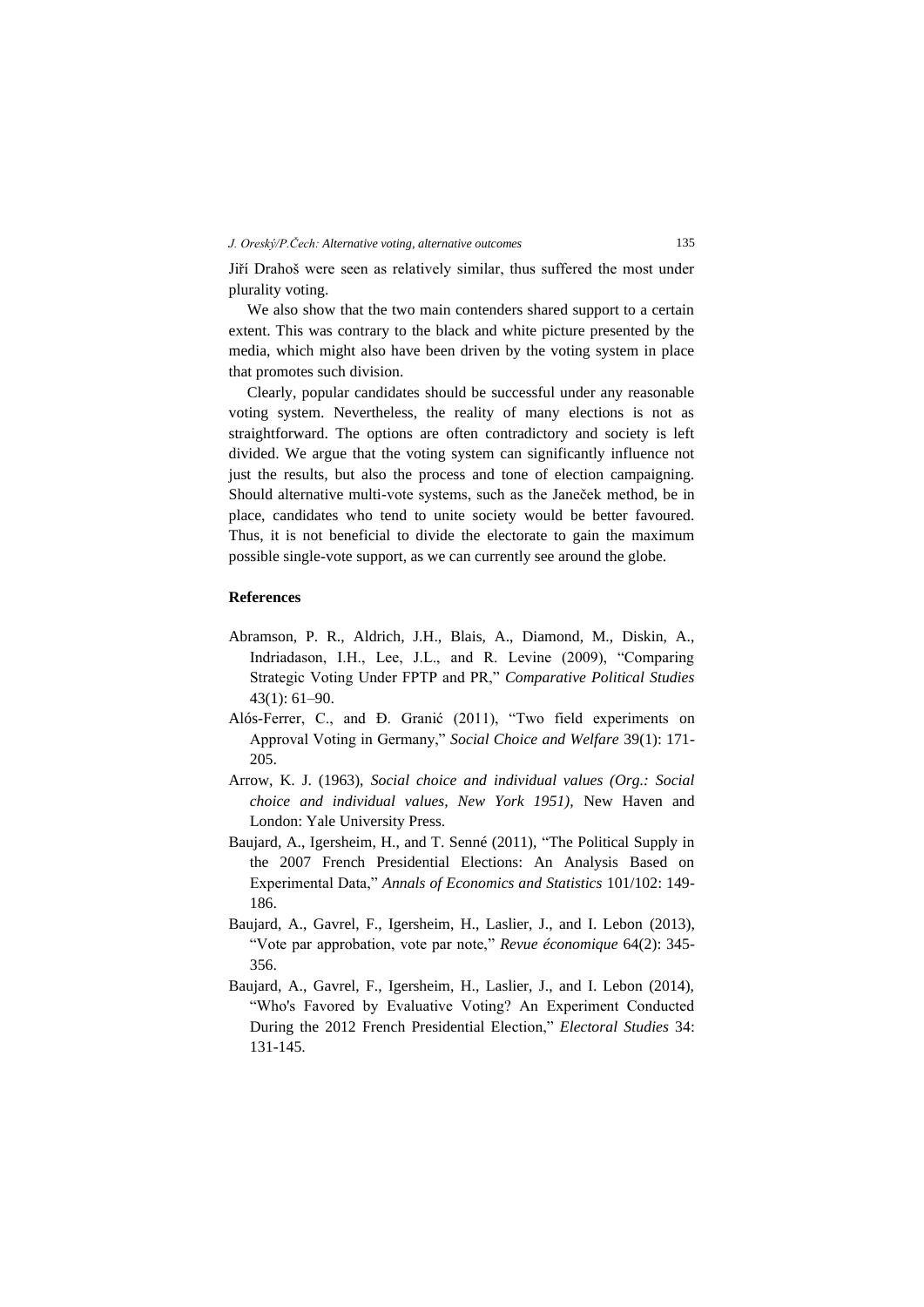- Bohuslavová, R. (2018), "Ne všichni členové hnutí ANO sdílejí Babišovu podporu pro Zemana," *Novinky.cz*. Retrieved 16 June 2020, from [https://www.novinky.cz/domaci/460522-ne-vsichni-clenove-hnuti-ano](https://www.novinky.cz/domaci/460522-ne-vsichni-clenove-hnuti-ano-sdileji-babisovu-podporu-pro-zemana.html)[sdileji-babisovu-podporu-pro-zemana.html](https://www.novinky.cz/domaci/460522-ne-vsichni-clenove-hnuti-ano-sdileji-babisovu-podporu-pro-zemana.html)
- Brams, S. J., and P.C. Fishburn (1978), "Approval Voting," *American Political Science Review* 72(3): 831-847.
- Cox, G. W. (1997), *Making votes count strategic coordination in the world's electoral systems*, Cambridge: Cambridge University Press.
- Czech Statistical Office (2018), "Election of the President of the Republic – 2018". Retrieved 16 June 2020, from
	- <https://www.czso.cz/csu/czso/volba-prezidenta-republiky-2018> and [https://www.czso.cz/documents/10180/61449418/2200861801.pdf/44a](https://www.czso.cz/documents/10180/61449418/2200861801.pdf/44a73b00-9fbc-43ea-ab2f-7425ddec79ac?version=1.1) [73b00-9fbc-43ea-ab2f-7425ddec79ac?version=1.1](https://www.czso.cz/documents/10180/61449418/2200861801.pdf/44a73b00-9fbc-43ea-ab2f-7425ddec79ac?version=1.1)
- ČTK (2017), "Lidovci vyzvali své voliče, aby v souboji o Hrad podpořili Drahoše," *iDNES*. Retrieved 16 June 2020, from [https://www.idnes.cz/volby/kdu-csl-lidovci-jiri-drahos-podpora](https://www.idnes.cz/volby/kdu-csl-lidovci-jiri-drahos-podpora-prezident-volba.A171114_191324_domaci_ane)[prezident-volba.A171114\\_191324\\_domaci\\_ane](https://www.idnes.cz/volby/kdu-csl-lidovci-jiri-drahos-podpora-prezident-volba.A171114_191324_domaci_ane)
- Darmann, A., Grundner, J., and C. Klamler (2017), "Election outcomes under different ways to announce preferences: An analysis of the 2015 parliament election in the Austrian federal state of Styria," *Public Choice* 173(1-2): 201-216.
- Duverger, M. (1954), *Political Parties* (Original: *Les partis politiques*, Paris 1951), New York: Wiley.
- Emerson, P. (2011), "The original Borda count and partial voting," *Social Choice and Welfare* 40(2): 353-358.
- Farvaque E., Jayet, H., and L. Ragot (2009), "A 'winner' under any voting rule? An experiment on the single transferable vote," *Maison des Sciences Économiques* 67.
- Felsenthal, D. S., and M. Machover (1992), "After two centuries, should condorcet's voting procedure be implemented?" *Behavioral Science* 37(4): 250-274.
- Felsenthal, D. S., and H. Nurmi (2018), *Voting Procedures for Electing a Single Candidate*, Cham: Springer.
- Fishburn, P. C. (1970), *Utility Theory For Decision Making*, New York: Wiley.
- Fishburn, P. C. (1973), *The Theory of Social Choice*, New Jersey: Princeton University Press.
- Fishburn, P. C., and W. V. Gehrlein (1976a), "An analysis of simple twostage voting systems," *Behavioral Science* 21(1): 1-12.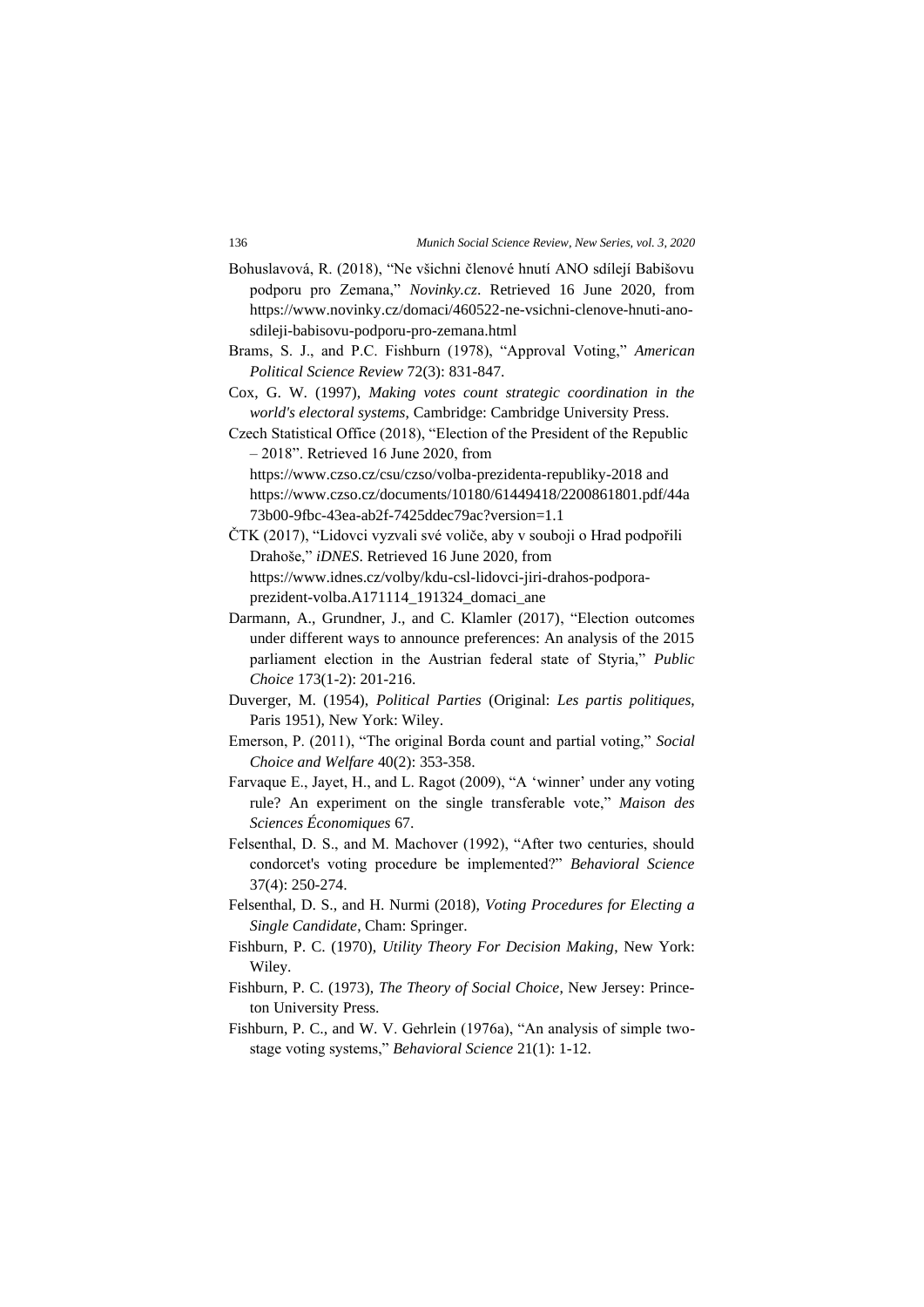- Fishburn, P. C., and W. V. Gehrlein (1976b), "Borda's rule, positional voting, and Condorcet's simple majority principle," *Public Choice* 28(1): 79-88.
- Fishburn, P. C., and W. V. Gehrlein (1977), "An analysis of voting procedures with nonranked voting," *Behavioral Science* 22(3): 178- 185.
- Gehrlein, W. V., and P. C. Fishburn (1976a), "Condorcet's paradox and anonymous preference profiles," *Public Choice* 26(1): 1-18.
- Gehrlein, W. V., and P. C. Fishburn (1976b), "The probability of the paradox of voting: A computable solution," *Journal of Economic Theory* 13(1): 14-25.
- Gibbard, A. (1973), "Manipulation of Voting Schemes: A General Result," *Econometrica* 41(4): 587-601.
- Green-Armytage, J., Tideman, T. N., and R. Cosman (2015), "Statistical evaluation of voting rules," *Social Choice and Welfare* 46(1): 183-212.
- Horák, J. (2017), "Byla to éra nejhrubšího klientelismu, vzpomíná na Topolánkovu vládu exšéf rozvědky Randák," *lidovky.cz*. Retrieved 16 June 2020, from [https://www.lidovky.cz/domov/randak-vzpomina-na](https://www.lidovky.cz/domov/randak-vzpomina-na-eru-topolanka.A171110_131232_ln_domov_jho)[eru-topolanka.A171110\\_131232\\_ln\\_domov\\_jho](https://www.lidovky.cz/domov/randak-vzpomina-na-eru-topolanka.A171110_131232_ln_domov_jho)
- Hradilková Bártová, E. (2017), "Tajemství luxusních nemovitostí Mirka Topolánka: apartmán od neprůhledné firmy a byt bez daně," *hlidacipes.org.* Retrieved 16 June 2020, from [https://hlidacipes.org/tajemstvi-luxusnich-nemovitosti-mirka](https://hlidacipes.org/tajemstvi-luxusnich-nemovitosti-mirka-topolanka-apartman-od-nepruhledne-firmy-byt-bez-dane/)[topolanka-apartman-od-nepruhledne-firmy-byt-bez-dane/](https://hlidacipes.org/tajemstvi-luxusnich-nemovitosti-mirka-topolanka-apartman-od-nepruhledne-firmy-byt-bez-dane/)
- iDNES (2017), "Bývalý diplomat Fischer je oficiálně dalším kandidátem na prezidenta". Retrieved 16 June 2020 from [https://www.idnes.cz/zpravy/domaci/pavel-fischer-diplomat-kandidat](https://www.idnes.cz/zpravy/domaci/pavel-fischer-diplomat-kandidat-na-prezidenta.A171027_114737_domaci_pas)[na-prezidenta.A171027\\_114737\\_domaci\\_pas](https://www.idnes.cz/zpravy/domaci/pavel-fischer-diplomat-kandidat-na-prezidenta.A171027_114737_domaci_pas)
- Institute H21 (n.d.), "Guidelines for using D21 Janeček method*"*. Retrieved 16 June 2020, fro[m https://www.ih21.org/en/guidelines](https://www.ih21.org/en/guidelines)
- iROZHLAS (2017), "Seznam a profily 10 známých prezidentských kandidátů. Jména zbývajících oznámí ministerstvo později*"*. Retrieved 16 June 2020, from [https://www.irozhlas.cz/zpravy-domov/seznam-a](https://www.irozhlas.cz/zpravy-domov/seznam-a-profily-13-znamych-prezidentskych-kandidatu-jmena-zbylych-peti-oznami_1711071825_pj)[profily-13-znamych-prezidentskych-kandidatu-jmena-zbylych-peti](https://www.irozhlas.cz/zpravy-domov/seznam-a-profily-13-znamych-prezidentskych-kandidatu-jmena-zbylych-peti-oznami_1711071825_pj)[oznami\\_1711071825\\_pj](https://www.irozhlas.cz/zpravy-domov/seznam-a-profily-13-znamych-prezidentskych-kandidatu-jmena-zbylych-peti-oznami_1711071825_pj)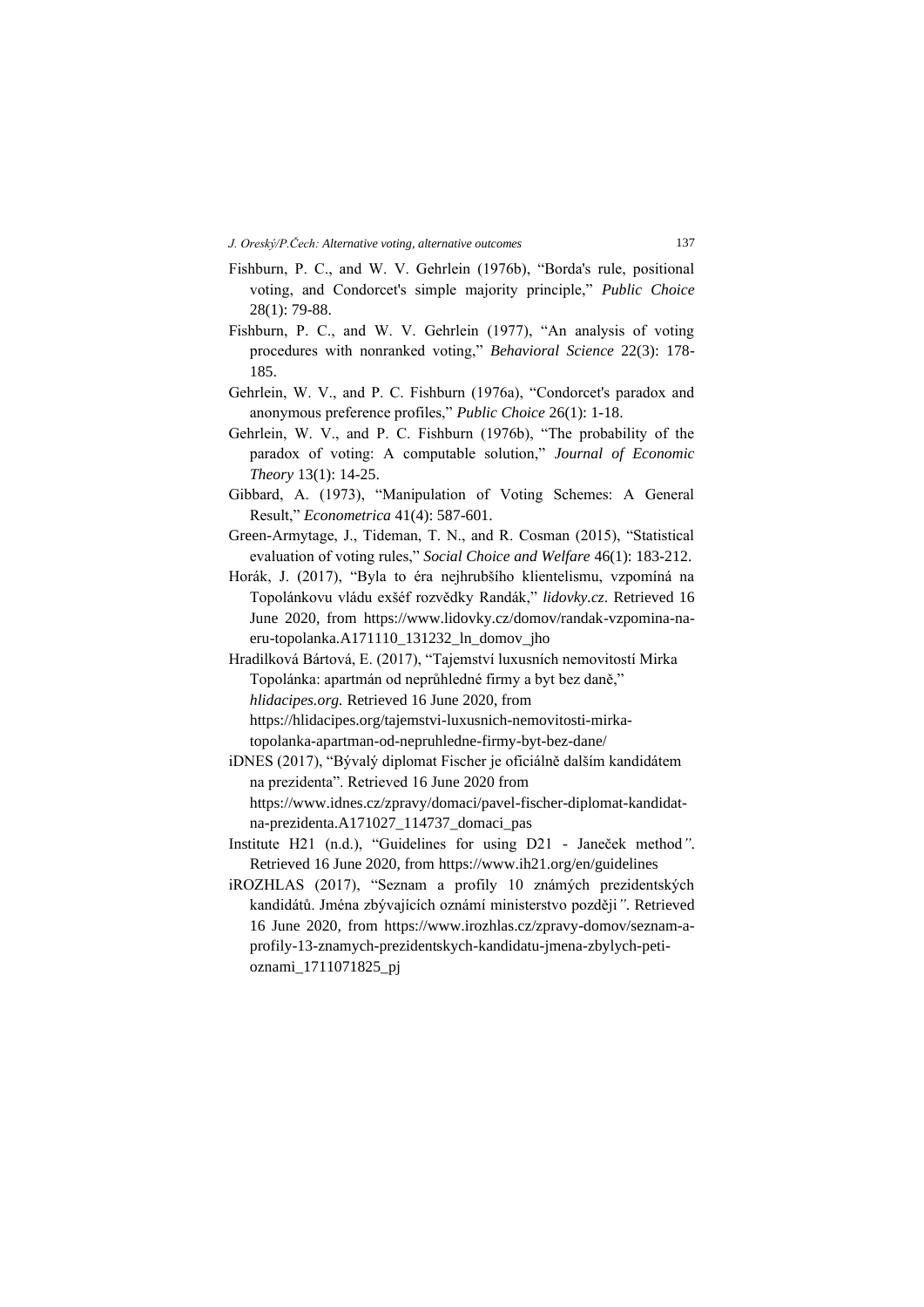- iROZHLAS (2018), "Poslední průzkum: Zeman má podporu 42,5 %, ve druhém kole by ho ale porazil Drahoš*"*. *Survey for the Czech television by Kantar TNS and Median*. Retrieved June 16, 2020, from [https://www.irozhlas.cz/volby/prezidentske-volby-2018-volebni](https://www.irozhlas.cz/volby/prezidentske-volby-2018-volebni-pruzkum-zeman-drahos-prvni-druhe-kolo-kantar_1801082030_haf)[pruzkum-zeman-drahos-prvni-druhe-kolo-kantar\\_1801082030\\_haf](https://www.irozhlas.cz/volby/prezidentske-volby-2018-volebni-pruzkum-zeman-drahos-prvni-druhe-kolo-kantar_1801082030_haf)
- Janeček, K., (2016), "Democracy 2.1 (Working paper)." Retrieved September 8, 2020, from https://www.ih21.org/workingpaper
- Kabre, A., Laslier, J. F., Van Der Straeten, K., and L. Wantchekon (2017), "'I voted for peace:' an experiment on approval voting in Benin," *Working paper*.
- Laruelle, A. (2018), "Voting and expressing dissatisfaction: an experiment during the 2017 French Presidential election," *Ikerlanak* 106.
- Laslier, J. (2011), "And the Loser Is… Plurality Voting," in: D. Felsenthal and M. Machover (eds.), *Electoral Systems*, Berlin and Heidelberg: Springer.
- Laslier, J., and K. Van Der Straeten (2007), "A live experiment on approval voting," *Experimental Economics* 11(1): 97-105.
- Lepelley, D., Pierron, P., and F. Valognes (2000), "Scoring Rules, Condorcet Efficiency and Social Homogeneity," *Theory and Decision* 49(2): 175-196.
- Median (2018), "Výzkum před prezidentskými volbami 4. Vlna*"*. Retrieved 16 June 2020, from [https://www.median.eu/cs/wp](https://www.median.eu/cs/wp-content/uploads/2018/01/Prezidenti_VLNA4_Prezentace_MEDIAN_TNS.pdf)[content/uploads/2018/01/Prezidenti\\_VLNA4\\_Prezentace\\_MEDIAN\\_T](https://www.median.eu/cs/wp-content/uploads/2018/01/Prezidenti_VLNA4_Prezentace_MEDIAN_TNS.pdf) [NS.pdf](https://www.median.eu/cs/wp-content/uploads/2018/01/Prezidenti_VLNA4_Prezentace_MEDIAN_TNS.pdf)
- Merrill, S. (1984), "A Comparison of Efficiency of Multicandidate Electoral Systems," *American Journal of Political Science* 28(1): 23- 48.
- Ministry of the Interior of the Czech Republic (2017*),* "Decision on registration of a list of candidates or rejection of a list of candidates". Retrieved 16 June 2020, from [https://www.mvcr.cz/clanek/rozhodnuti](https://www.mvcr.cz/clanek/rozhodnuti-o-registraci-kandidatni-listiny-nebo-o-odmitnuti-kandidatni-listiny.aspx)[o-registraci-kandidatni-listiny-nebo-o-odmitnuti-kandidatni](https://www.mvcr.cz/clanek/rozhodnuti-o-registraci-kandidatni-listiny-nebo-o-odmitnuti-kandidatni-listiny.aspx)[listiny.aspx](https://www.mvcr.cz/clanek/rozhodnuti-o-registraci-kandidatni-listiny-nebo-o-odmitnuti-kandidatni-listiny.aspx)
- NEWTON Media (n.d.), "Prezidentská volba: Všichni proti všem, všichni proti Zemanovi". Retrieved 16 June 2020, from [https://www.newtonmedia.cz/cs/top-novinky/prezidentska-volba](https://www.newtonmedia.cz/cs/top-novinky/prezidentska-volba-vsichni-proti-vsem-vsichni-proti-zemanovi)[vsichni-proti-vsem-vsichni-proti-zemanovi](https://www.newtonmedia.cz/cs/top-novinky/prezidentska-volba-vsichni-proti-vsem-vsichni-proti-zemanovi)